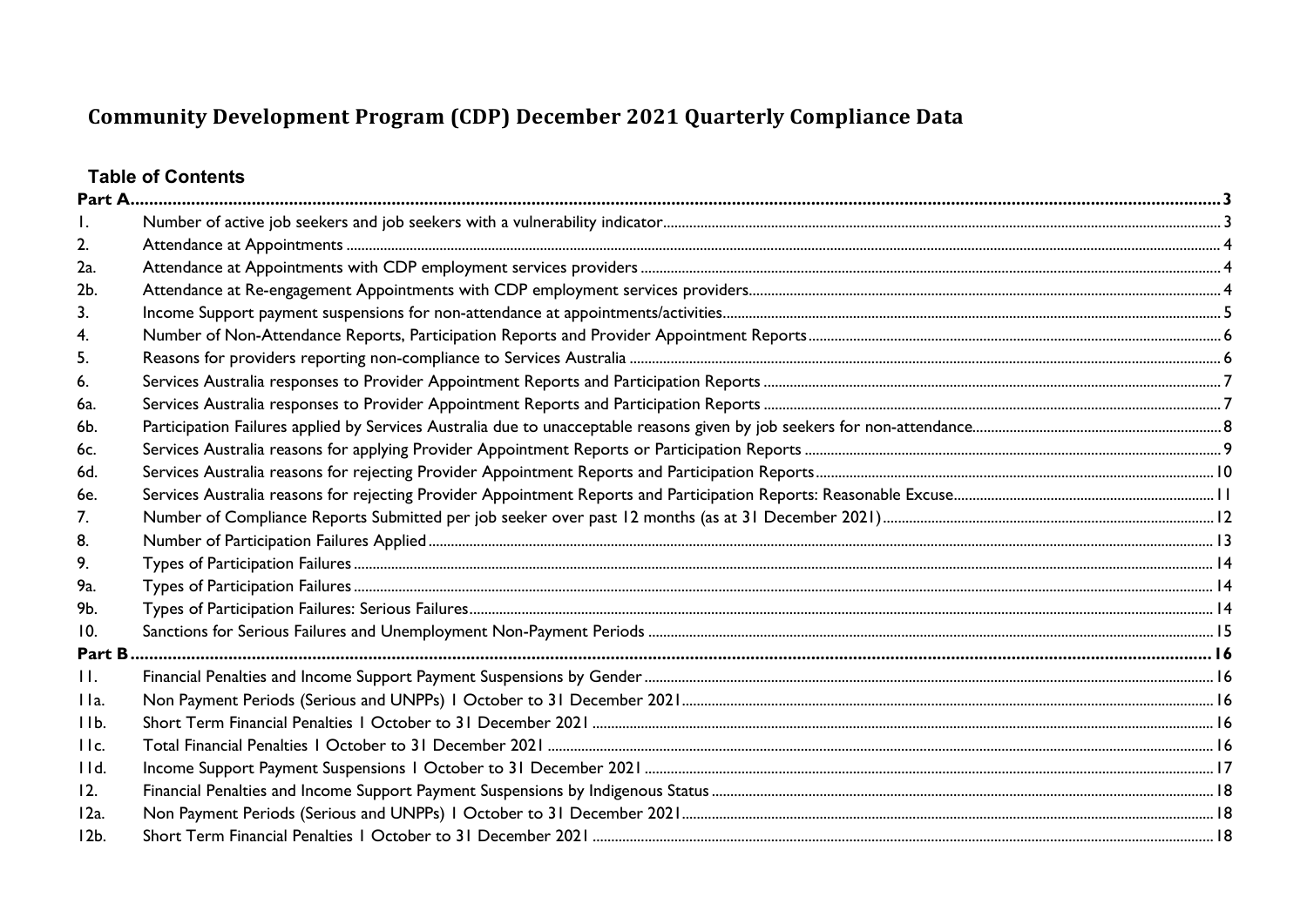| 12c.              |  |
|-------------------|--|
| 12d.              |  |
| 13.               |  |
| 13a.              |  |
| 13b.              |  |
| 13c.              |  |
| 13d.              |  |
| $\overline{14}$ . |  |
| 14a.              |  |
| 14b.              |  |
| 14c.              |  |
| 14d.              |  |
| 15.               |  |
| 15a.              |  |
| 15b.              |  |
| 15c.              |  |
| 15d.              |  |
|                   |  |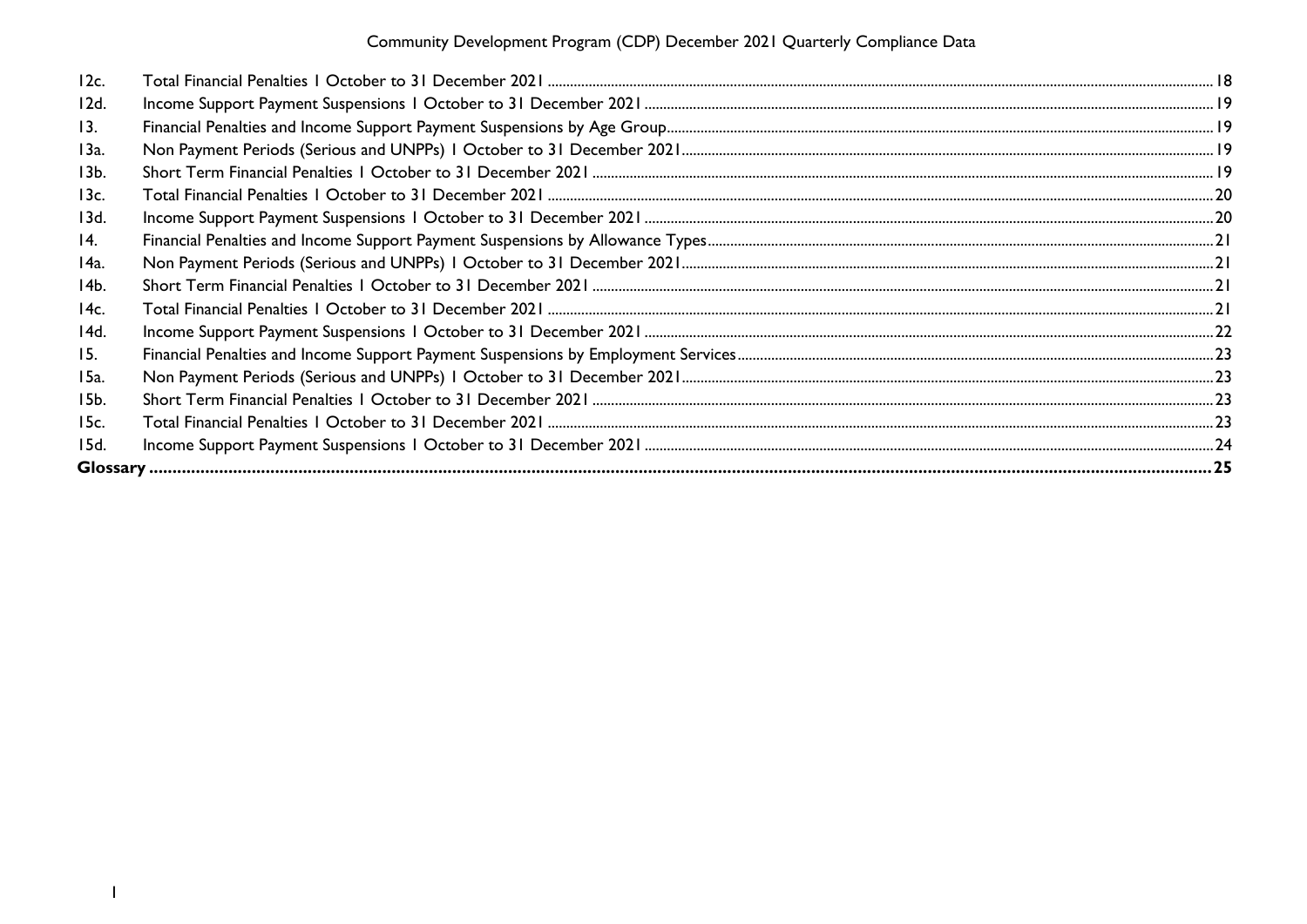The following tables contain compliance information for the Community Development Program (CDP), under the Job Seeker Compliance Framework (JSCF). This information has been produced continuously since the commencement of the CDP on 1 January 2015. From 1 January 2018, all job seekers in *jobactive*, Disability Employment Services and ParentsNext are subject to the Targeted Compliance Framework (TCF). The TCF does not apply to CDP.

Prior to 1 January 2018, this report contained a broader data set covering all employment programs under the JSCF. From 1 January 2018, this report contains CDP specific information only and is owned by the National Indigenous Australians Agency, based on data held in the CDP IT System by DESE on behalf of the NIAA.

TCF reporting is published separately by the Department of Education, Skills and Employment. Due to differences in the compliance frameworks, the information contained in this report is not directly comparable with any reporting undertaken for the TCF.

### **Terms of use**

**The NIAA takes seriously its obligations to protect the personal information of those about whom it holds information. Information is published in accordance with the [NIAA Privacy Policy](https://www.niaa.gov.au/pmc/who-we-are/accountability-and-reporting/privacy-policy) .** 

**You may use this information to the extent permitted by, and provided that you comply with:**

- **• these terms of use**
- **• any additional terms and conditions as specified by the NIAA from time to time**
- **• any applicable obligations under the Privacy Act 1988**

**By accessing the information contained in this report, you:** 

- **• must not attempt to use this information to re-identify, or attempt to re-identify, any individual to whom the information relates;**
- **• must promptly notify the NIAA if you become aware that any individual can be identified from the information in the report, or as a result of publication of the report; and**
- **• if you become aware of the identity of any individual as a result of publication of the report, you must not use or disclose that information, for any reason, without the written approval of the NIAA.**

#### **Disclaimer**

**Whilst the NIAA makes all attempts to ensure the information contained in this report is accurate and current, the NIAA recommends that users exercise their own skill and care with respect to their use of these reports and that users carefully evaluate the accuracy, currency, completeness and relevance of the material in these reports for their purposes. The NIAA does not guarantee, and accepts no legal liability arising from or connected to, the accuracy, currency or completeness of any material contained in these reports.**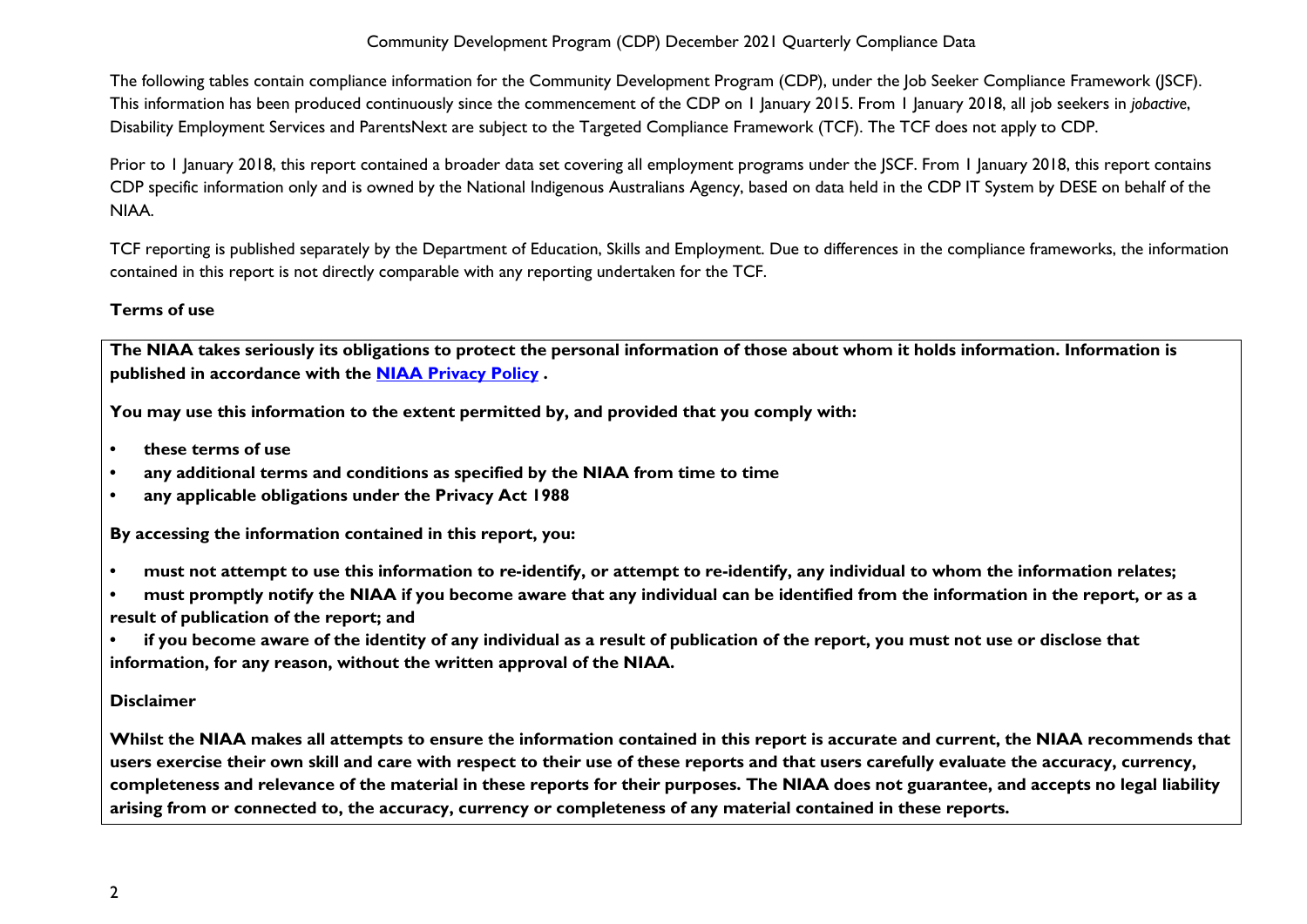# <span id="page-3-1"></span><span id="page-3-0"></span>**Part A**

### **1. Number of active job seekers and job seekers with a vulnerability indicator as at 31 December 2021**

| <b>Active CDP job seekers</b> | Number of CDP job seekers with a<br>vulnerability indicator | % of all CDP job seekers with a<br>vulnerability indicator |
|-------------------------------|-------------------------------------------------------------|------------------------------------------------------------|
| 38,565                        | 3,785                                                       | 10%                                                        |

'Active CDP job seekers' comprises 'Active job seekers' who currently need to use employment services or the Transition to Work (TTW) Service), as well as 'Other job seekers' who have a 'Temporary exemption', 'Reduced work capacity' or are undertaking an 'Approved activity' – refer to 'Glossary' for further explanation of these terms.

Note: TTW participants are not subject to the same job seeker compliance framework as other activity tested job seekers, therefore they are not included elsewhere in this report.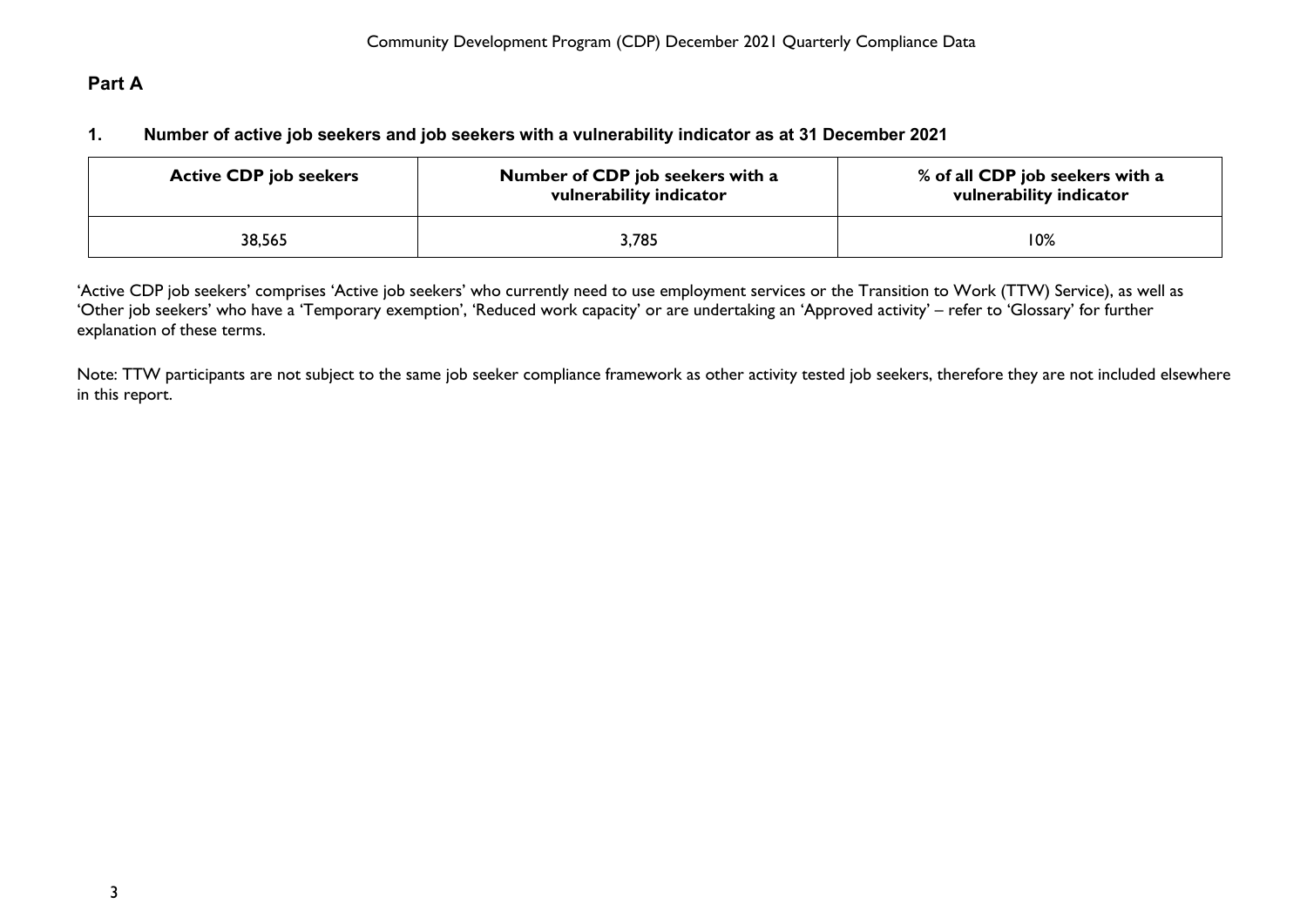### <span id="page-4-0"></span>**2. Attendance at Appointments**

<span id="page-4-1"></span>*2a. Attendance at Appointments with CDP employment services providers 1 October to 31 December 2021*

| <b>Attendance</b>                                  | <b>Number</b> | <b>Percent</b> |
|----------------------------------------------------|---------------|----------------|
| <b>Appointments attended</b>                       | 64,850        | 50%            |
| Appointments not attended – with a valid reason    | 34,756        | 27%            |
| Appointments not attended – with an invalid reason | 26,612        | 20%            |
| Appointments not attended - discretion             | 4,562         | 3%             |
| Appointments not attended - total                  | 65,930        | 50%            |
| <b>Total Appointments</b>                          | 130,780       | 100%           |

#### <span id="page-4-2"></span>*2b. Attendance at Re-engagement Appointments with CDP employment services providers 1 October to 31 December 2021*

| <b>Attendance</b>                                | <b>Number</b> | <b>Percent</b> |
|--------------------------------------------------|---------------|----------------|
| Appointments attended - total                    | 16,692        | 89%            |
| Appointments not attended with a valid reason    | 652           | 4%             |
| Appointments not attended with an invalid reason | 364,          | 7%             |
| Appointments not attended - total                | 2,016         | 11%            |
| <b>Total Appointments</b>                        | 18,708        | 100%           |

This table includes re-engagement appointments where reconnection was required following a missed appointment with an employment services provider.

The "not attended" result of "Discretion" is not available to employment services providers for this type of appointment.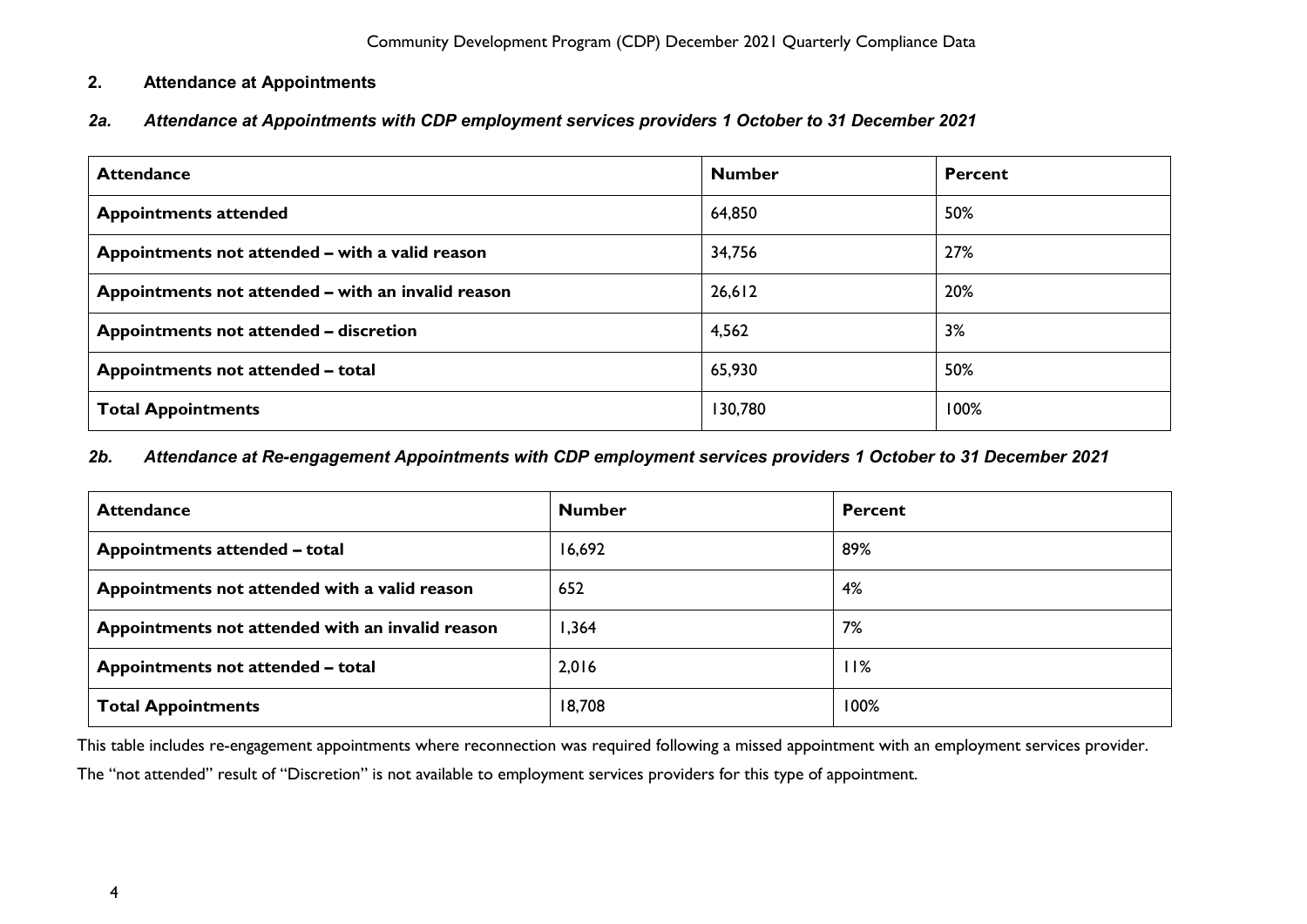#### <span id="page-5-0"></span>**3. Income Support payment suspensions for non-attendance at appointments/activities 1 October to 31 December 2021**

| Number of income support payment<br>suspensions for job seekers missing<br>appointment with their provider or third<br>party | Number of income support payment suspensions for job<br>seekers following disengagement from an activity | <b>Total Income Support Payment</b><br><b>Suspensions</b> |
|------------------------------------------------------------------------------------------------------------------------------|----------------------------------------------------------------------------------------------------------|-----------------------------------------------------------|
| 20,297                                                                                                                       |                                                                                                          | 20,297                                                    |

This table is a count of all participation payment suspensions applied as a result of providers submitting:

- − Non-Attendance Reports for non-attendance at a provider appointment (see note to Table 5); or
- − Participation Reports for non-attendance at a third party appointment (such as an initial appointment with a Work for the Dole Host or Skills for Employment and Education provider) or disengagement from an activity.

Where an income support payment suspension has started it will continue until it is lifted, which is usually when a job seeker attends the appointment.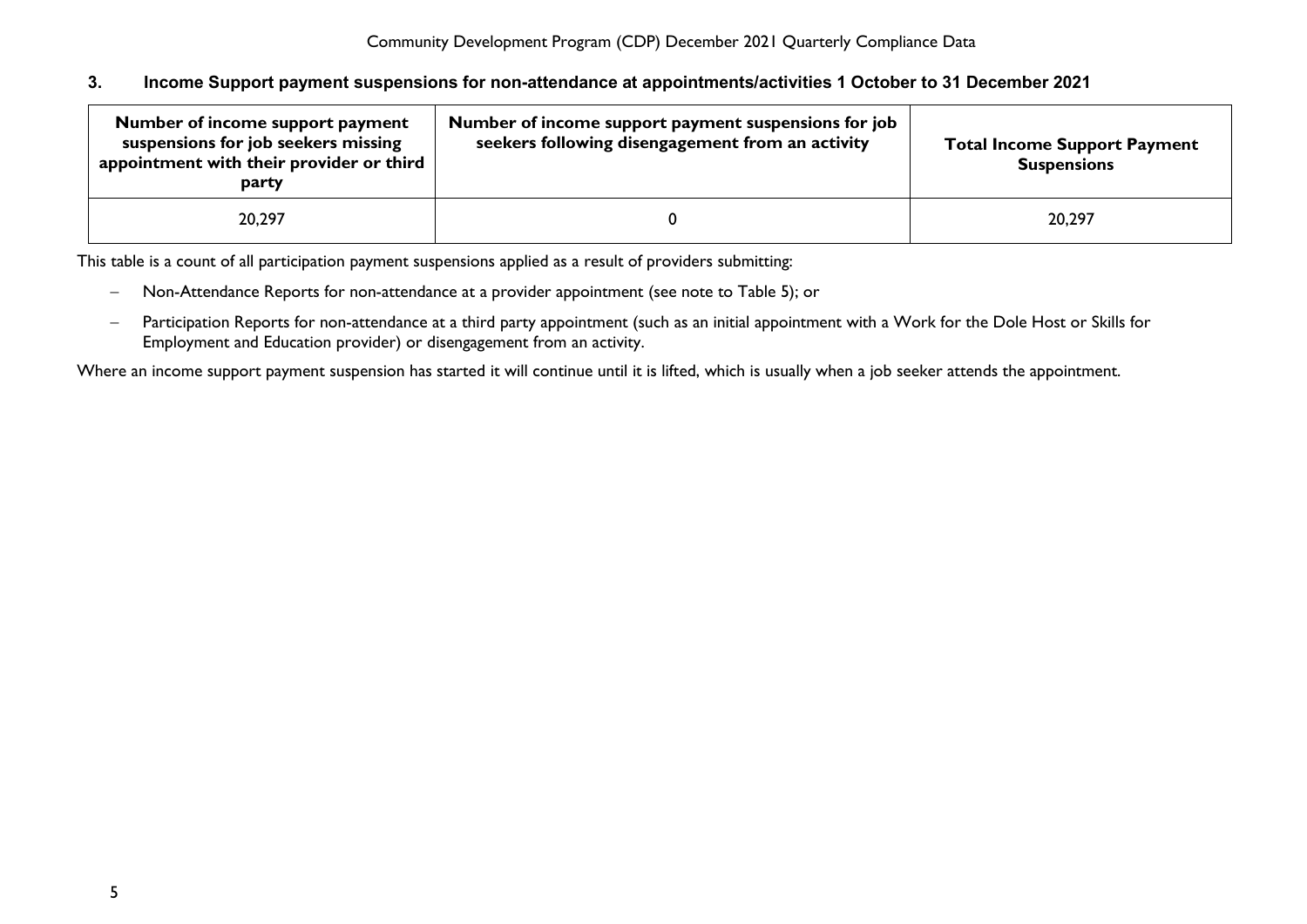#### <span id="page-6-0"></span>**4. Number of Non-Attendance Reports, Participation Reports and Provider Appointment Reports 1 October to 31 December 2021**

| Number of                     | Number of Non-Attendance Reports as a % of non- | <b>Number of Participation Reports and</b> |
|-------------------------------|-------------------------------------------------|--------------------------------------------|
| <b>Non-Attendance Reports</b> | attended appointments without a valid reason    | <b>Provider Appointment Reports</b>        |
| 26,408                        | 84.7%                                           | np                                         |

Non-Attendance Reports may be used by providers, after first attempting to contact the job seeker, to report to Services Australia where a job seeker fails to attend a provider appointment without giving prior notice of a valid reason.

Once received by Services Australia, a Non-Attendance Report will trigger an income support payment suspension which will generally remain in place until the job seeker attends a re-engagement appointment. Submission of a Non-Attendance Report by a provider does not require Services Australia to investigate whether a participation failure has occurred.

"Number of Non-Attendance Reports as a % of non-attended appointments" is the number of submitted Non-Attendance Reports as a proportion of the number of provider appointments not attended during the quarter (excluding where the provider considered the job seeker had a reasonable excuse for their non-attendance – i.e. 'Valid Reason').

Provider Appointment Reports were introduced on 1 January 2015. A provider submits a Provider Appointment Report when they want Services Australia to investigate whether a 'Non-Attendance Failure' should be applied. In the above table, Provider Appointment Reports have been grouped with Participation Reports for Connection, Reconnection, No Show No Pay and Serious Failures for refusing to accept or commence in a suitable job (i.e. those Participation Reports which are directly submitted by providers to Services Australia for investigation).

Participation Reports can also be submitted for non-appointment related reasons. As such, the number of Provider Appointment Reports and Participation Reports is not expressed "as a percentage of non-attended appointments".

#### <span id="page-6-1"></span>**5. Reasons for providers reporting non-compliance to Services Australia 1 October to 31 December 2021**

| <b>Reasons</b>                                              | <b>Number</b> | <b>Percent</b> |
|-------------------------------------------------------------|---------------|----------------|
| Failure to attend provider appointment and<br>other reasons | 26,432        | 100%           |
| <b>Failure to attend activity</b>                           |               | 0%             |
| Total for all reasons                                       | 26,432        | 100%           |

This table includes a count of all Non-Attendance Reports, Provider Appointment Reports and Participation Reports.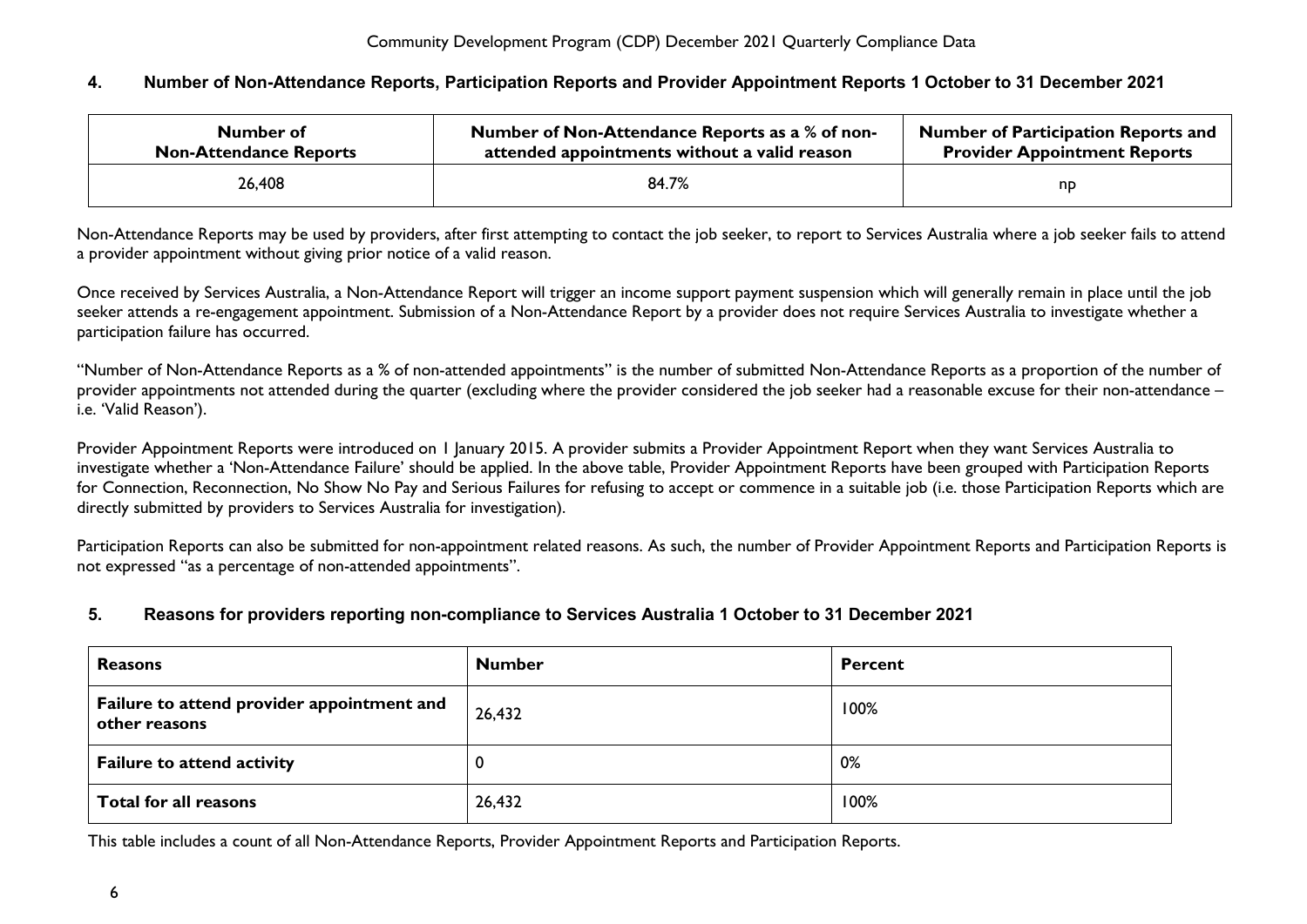### <span id="page-7-0"></span>**6. Services Australia responses to Provider Appointment Reports and Participation Reports**

### <span id="page-7-1"></span>*6a. Services Australia responses to Provider Appointment Reports and Participation Reports 1 October to 31 December 2021*

| <b>Responses to Provider Appointment and</b><br><b>Participation Reports</b> | <b>Number</b> | <b>Percent</b> |
|------------------------------------------------------------------------------|---------------|----------------|
| <b>Participation Failure imposed (Applied)</b>                               | $20$          | 75%            |
| <b>Participation Failure not imposed (Rejected)</b>                          | $20$          | 25%            |
| <b>Total reports</b>                                                         | np            | 100%           |

Participation Reports and Provider Appointment Reports are rejected if Services Australia determines that the job seeker gave prior notice of a reasonable excuse for their failure to attend an appointment or had a reasonable excuse but was unable to give prior notice. Although Non-Attendance Reports are also used to report non-compliance and can be found to be invalid (for example, the job seeker was not on payment at the time of their non-attendance), Services Australia is not required to determine whether or not the job seeker had a reasonable excuse for their non-attendance because no participation failure can be applied. For this reason, Non-Attendance Reports, which are used to report non-attendance at provider appointments, are not included in this table because they do not result in a Participation Failure under the compliance framework and simply delay a job seeker's income support payment rather than resulting in a penalty.

Figures for "Participation Failure imposed" may differ from figures for "Total Failures" in Table 9a because the above table only includes failures that are reported via a Provider Appointment Report or Participation Report from a provider; that is, Non-Attendance Failures, Connection, Reconnection, No Show No Pay, and Serious Failures for refusing to accept or commence in a suitable job. Provider Appointment Reports and Participation Reports are not directly submitted for Serious Failures due to persistent non-compliance as these are determined following a Comprehensive Compliance Assessment (CCA). Unemployment Non Payment Periods (UNPPs) are also excluded from the table as the majority of UNPPs are initiated by Services Australia prior to the job seeker commencing in employment services. Table 10 includes Serious Failures for persistent non-compliance as well as UNPPs.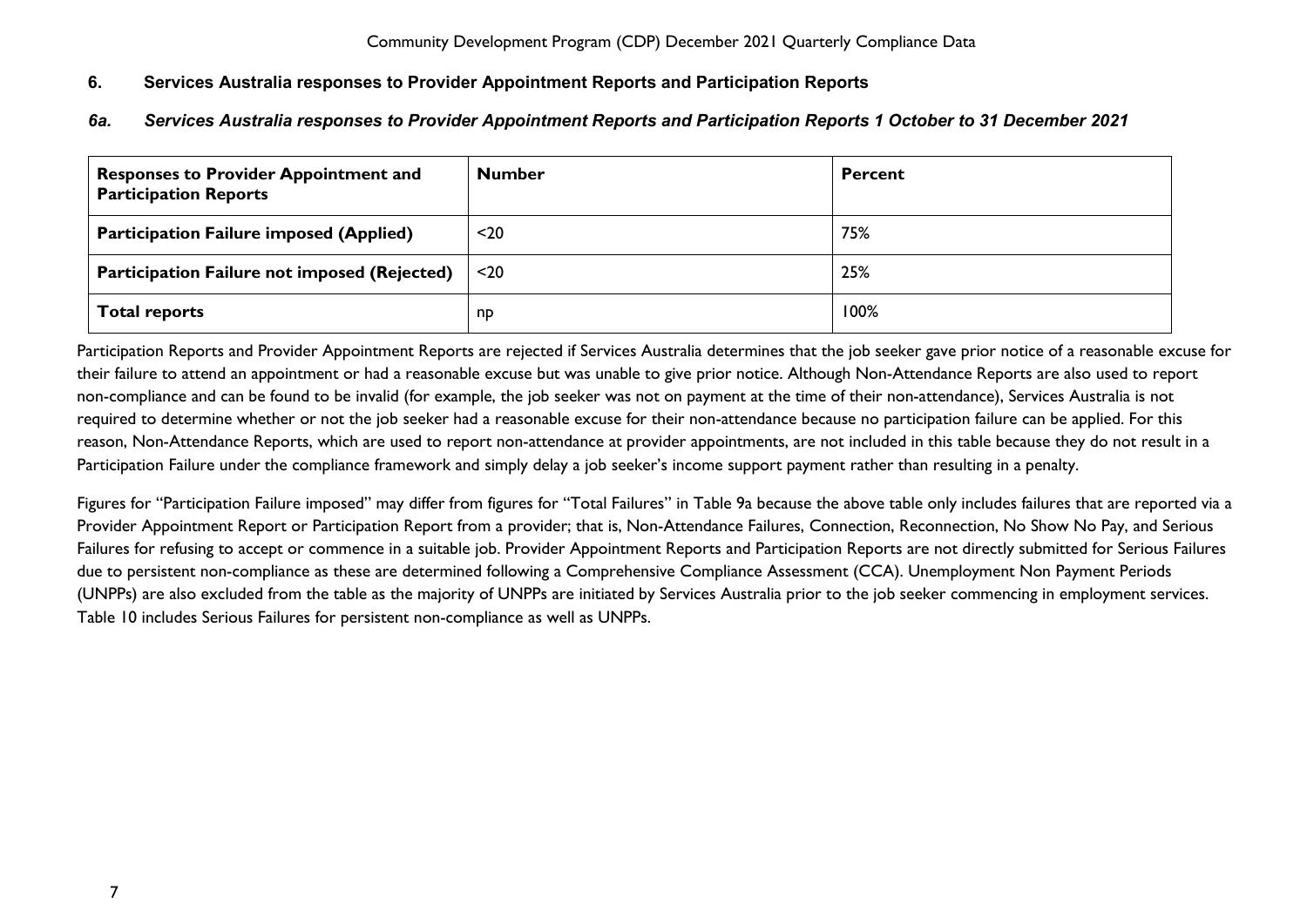### <span id="page-8-0"></span>*6b. Participation Failures applied by Services Australia due to unacceptable reasons given by job seekers for non-attendance 1 October to 31 December 2021*

| <b>Reason Participation Failure Applied</b>                 | <b>Number Participation Failures</b> | % of All Participation Failures Applied |
|-------------------------------------------------------------|--------------------------------------|-----------------------------------------|
| Job seeker error                                            |                                      | 0%                                      |
| Manageable or unproven medical issue                        |                                      | 0%                                      |
| Job seeker chose not to participate                         |                                      | 0%                                      |
| Job seeker denied being notified                            | 0                                    | 0%                                      |
| Foreseeable or unacceptable activity prevented compliance   | ∩                                    | 0%                                      |
| Personal matter                                             |                                      | 0%                                      |
| Transport difficulties - insufficient to prevent compliance |                                      | 0%                                      |
| Cultural/ language issues                                   |                                      | 0%                                      |
| Job seeker considered work offered was unsuitable           | O                                    | 0%                                      |
| No reason offered                                           | 0                                    | 0%                                      |
| Reason not recorded                                         | $20$                                 | 44%                                     |
| Reasonable excuse but no prior notice                       | $20$                                 | 56%                                     |
| Total                                                       | np                                   | 100%                                    |

This table breaks down the data included in the "Participation Failure imposed' column of the previous overview table by the reason the job seeker gave for their failure. Reasons are recorded where the failure is for non-attendance at appointments with Services Australia, third party appointments, with employers or for nonattendance at activities.

Non-Attendance Reports, which are used to report non-attendance at provider appointments, are not included in this table because they do not result in a Participation Failure under the compliance framework and simply delay a job seeker's income support payment rather than resulting in a penalty. Because of this, the job seeker's reason for non-attendance is not sought or recorded by Services Australia

Services Australia is required under legislation to determine each case on its merits and to consider whether or not the job seeker's personal circumstances affected their ability to comply or to give prior notice of their inability to comply for each incidence of non-attendance. This table gives the types of excuses that job seekers provided to Services Australia and which Services Australia did not accept as reasonable in the specific circumstances of each case. In these instances, Services Australia decision-maker has determined that the circumstances described by the job seeker did not impact sufficiently on the job seeker's capacity to attend the appointment or activity at the scheduled time or there is no evidence to support the job seeker's reason for non-attendance or failure to give prior notice.

Note: Discrepancies may occur between the sum of component percentages and the total percentage, due to rounding.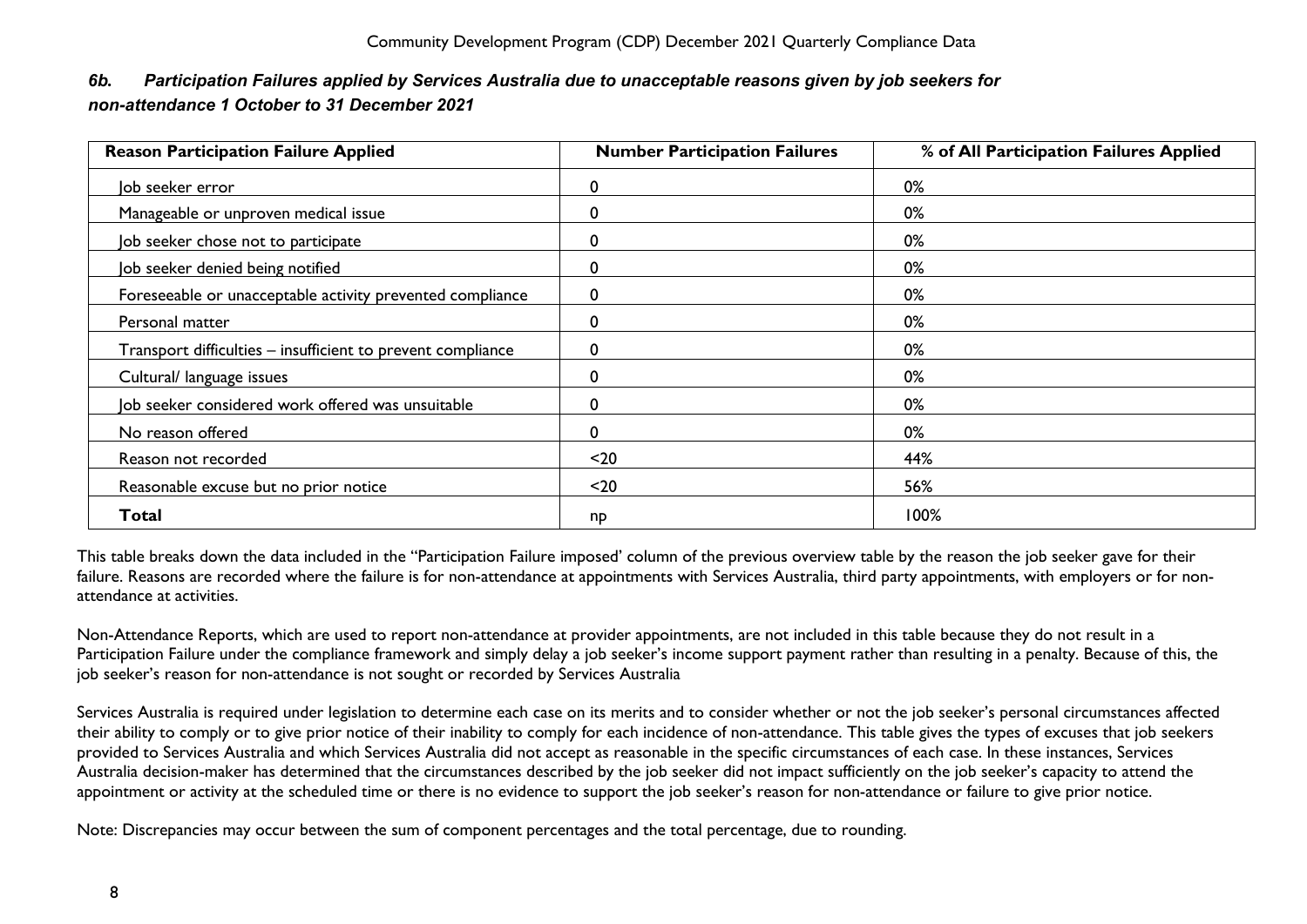<span id="page-9-0"></span>

| 6c. | Services Australia reasons for applying Provider Appointment Reports or Participation Reports 1 October to |
|-----|------------------------------------------------------------------------------------------------------------|
|     | 31 December 2021                                                                                           |

| Prior notice of reasonable excuse for non-<br>attendance required | <b>Number</b> | <b>Percent</b> |
|-------------------------------------------------------------------|---------------|----------------|
| Prior notice not given - reasonable excuse                        | $20$          | 56%            |
| Prior notice not given - no reasonable<br>excuse                  | $\mathbf 0$   | 0%             |
| Prior notice given or not relevant, but no<br>reasonable excuse   | $20$          | 44%            |
| <b>Total Applied</b>                                              | np            | 100%           |

Where a job seeker is unable to attend an appointment or activity they must give prior notice of their reason for not being able to attend, where it is reasonable to expect them to do so. If they fail to do so for an appointment, a penalty may be applied regardless of the reason for non-attendance (noting that a*s* part of the Government's 2021-22 Budget announcements, from 12 May 2021 attending activities is no longer compulsory for CDP job seekers, meaning that non-attendance no longer attracts a penalty). Job seekers can therefore have penalties applied where:

- − they failed to give prior notice of a reasonable excuse for not attending an appointment or activity;
- − they gave prior notice but their excuse was not accepted by Services Australia as reasonable; or
- − where there was no requirement to give prior notice (because the failure did not relate to attendance for example, a failure to enter into a Job Plan) but the job seeker had no reasonable excuse for their action.

Non-Attendance Reports, which are used to report non-attendance at provider appointments (which constitute the bulk of appointment types) are not included in this table because they do not result in a Participation Failure under the compliance framework. Instead they delay a job seeker's income support payment rather than result in a penalty. Because of this, whether or not the job seeker had a reasonable excuse is not investigated or recorded by Services Australia.

Since 1 January 2015, a provider will submit a Provider Appointment Report if they want to recommend to Services Australia that a penalty be applied for the job seeker's non-attendance. Services Australia will investigate the job seeker's non-compliance and determine if a Non-Attendance Failure should be applied.

Note: Discrepancies may occur between the sum of component percentages and the total percentage, due to rounding.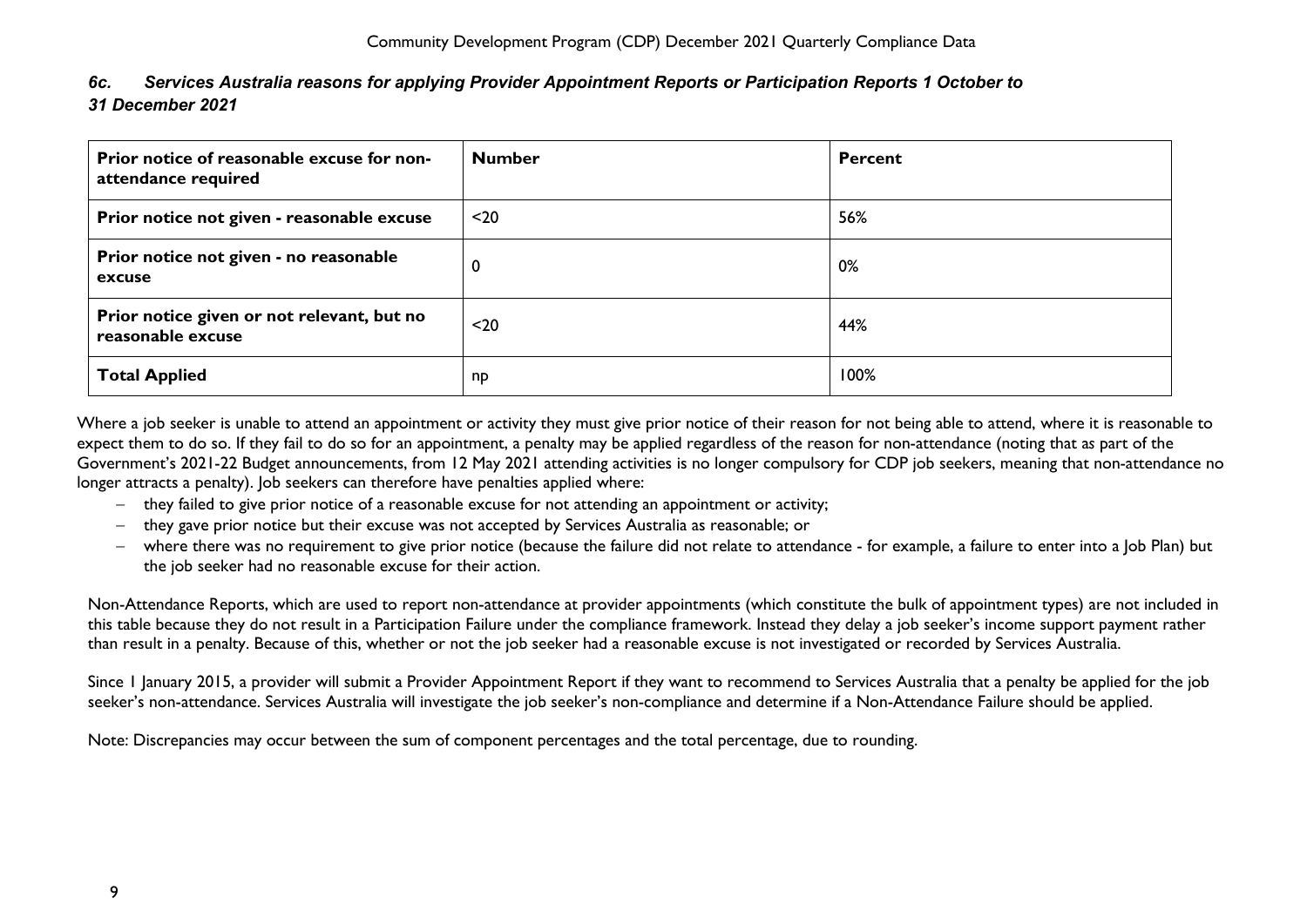<span id="page-10-0"></span>

| 6d. Services Australia reasons for rejecting Provider Appointment Reports and Participation Reports 1 October to |
|------------------------------------------------------------------------------------------------------------------|
| 31 December 2021                                                                                                 |

| <b>Reasons for rejecting Provider Appointment</b><br>and Participation Reports                                       | <b>Number</b> | Percent |
|----------------------------------------------------------------------------------------------------------------------|---------------|---------|
| Job seeker had reasonable excuse                                                                                     | $20$          | 67%     |
| <b>Procedural errors: All types</b>                                                                                  | $20$          | 33%     |
| Procedural errors relating to sub-category<br>"Nature of requirements"                                               | $20$          | 17%     |
| Procedural errors relating to sub-category<br>"Notifying requirements"                                               | 0             | 0%      |
| Procedural errors relating to sub-category<br>"Submitting Provider Appointment Reports<br>and Participation Reports" | $20$          | 17%     |
| <b>Total Rejections</b>                                                                                              | np            | 100%    |

Non-Attendance Reports, which are used to report non-attendance at provider appointments where no prior notice of a valid reason was given, are not included in this table because they do not result in a Participation Failure under the compliance framework. Instead they delay a job seeker's income support payment rather than result in a penalty. Because of this, whether or not the job seeker had a reasonable excuse is not investigated or recorded by Services Australia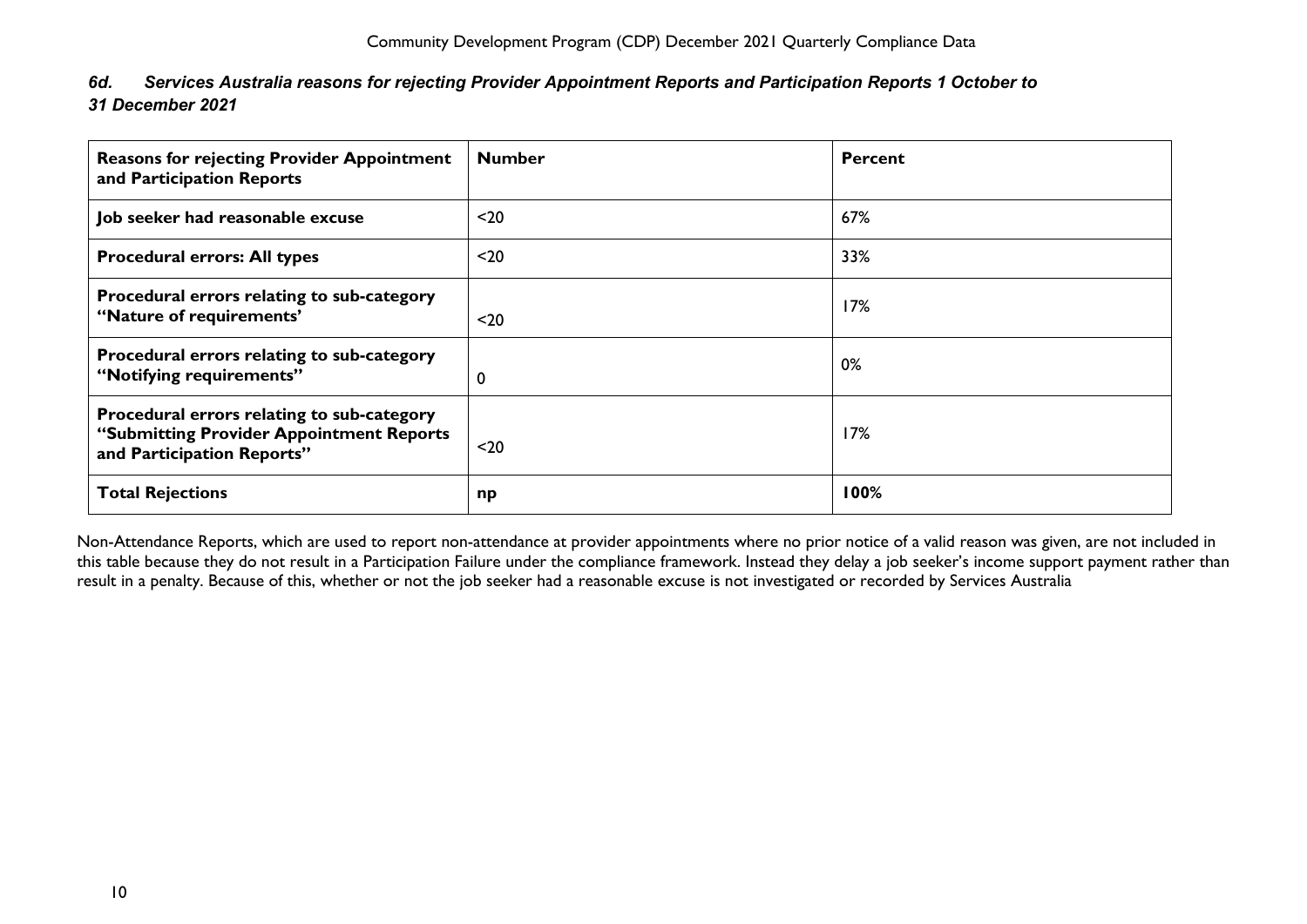<span id="page-11-0"></span>

| 6e. | Services Australia reasons for rejecting Provider Appointment Reports and Participation Reports: Reasonable Excuse |
|-----|--------------------------------------------------------------------------------------------------------------------|
|     | 1 October to 31 December 2021                                                                                      |

| Reasonable excuse              | <b>Percent</b> |
|--------------------------------|----------------|
| Medical reason - A             | 0%             |
| Medical reason - B             | 0%             |
| Other acceptable activity      | 17%            |
| <b>Personal crisis</b>         | 0%             |
| <b>Caring responsibilities</b> | 17%            |
| <b>Homelessness</b>            | 0%             |
| <b>Transport difficulties</b>  | 0%             |
| Cultural/language issues       | 17%            |
| Other                          | 17%            |

Percentages in this table represent the proportion of all Provider Appointment Reports and Participation Reports rejected. Each row equals the "Total reasonable excuse" percentage, rather than adding up to 100%. Discrepancies may occur between the sum of component percentages and the total percentage, due to rounding.

Medical reason A – means that a medical reason prevented the job seeker from complying with the requirement but the job seeker did not provide specific evidence relating to the particular incident.

Medical reason B – means that a medical reason prevented the job seeker from complying with the requirement and the job seeker provided specific evidence relating to the particular incident.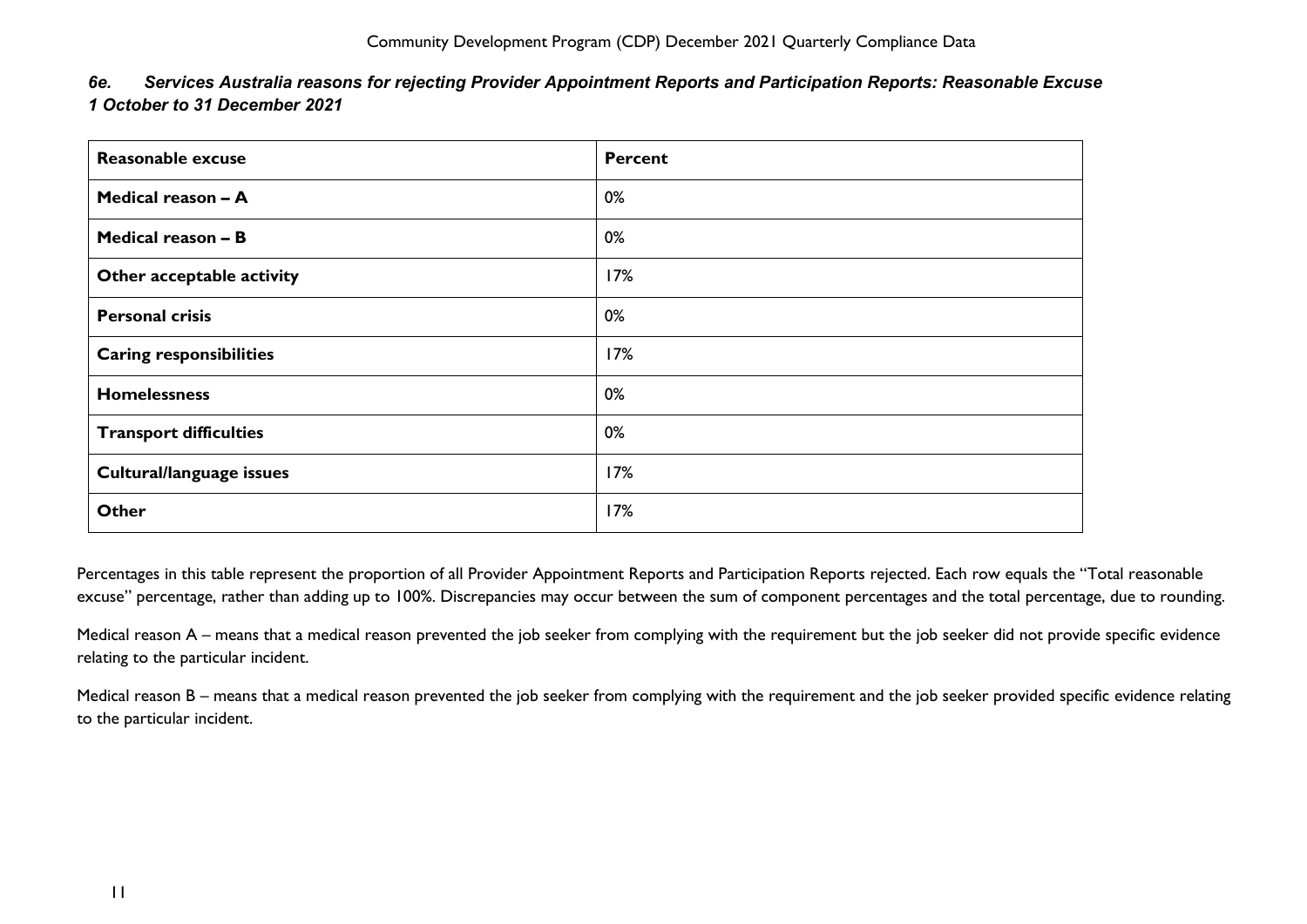| Number of PRs, NARs or PARs per<br>job seeker | Number of all job seekers | % of all job seekers | % of PRs, NARs or PARs |
|-----------------------------------------------|---------------------------|----------------------|------------------------|
|                                               | 10,229                    | 26.5%                | N/A                    |
|                                               | 5,164                     | 13.4%                | 3.3%                   |
|                                               | 3,818                     | 9.9%                 | 4.8%                   |
|                                               | 3,142                     | 8.1%                 | 6.0%                   |
|                                               | 2,740                     | 7.1%                 | 6.9%                   |
| $5+$                                          | 13,472                    | 34.9%                | 79.0%                  |
| <b>Total</b>                                  | 38,565                    | 100%                 | 100%                   |

### <span id="page-12-0"></span>**7. Number of Compliance Reports Submitted per job seeker over past 12 months (as at 31 December 2021)**

This table shows the number and percentage of job seekers who have not been reported for non-compliance and the number and percentage that have been reported, either through a Participation Report, Non-Attendance Report and/or Provider Appointment Report, on one or multiple occasions.

A Provider Appointment Report must be preceded by a Non-Attendance Report; however, every Non-Attendance Report may not result in a Provider Appointment Report being submitted by a provider. When a Provider Appointment Report is submitted, the preceding Non-Attendance Report is not counted in the table above.

"Number of all job seekers" and "% of all job seekers" indicates the total number and proportion of all job seekers as at 31 December 2021 who received the specified number of Participation Reports, Provider Appointment Reports and/or Non-Attendance Reports over the preceding twelve months.

"% of PRs, NARs, or PARs" indicates the percentage of Participation Reports, Provider Appointment Reports and Non-Attendance Reports submitted in relation to each particular cohort of job seekers at 31 December 2021 during the preceding twelve month period (e.g. 79.0 per cent of all compliance reports submitted between 1 January 2021 and 31 December 2021 were submitted in relation to those job seekers who, as at 31 December 2021, had received five or more Participation Reports, Provider Appointment Reports and/or Non-Attendance Reports during the previous 12 months).

Note: Discrepancies may occur between the sum of component percentages and the total percentage, due to rounding.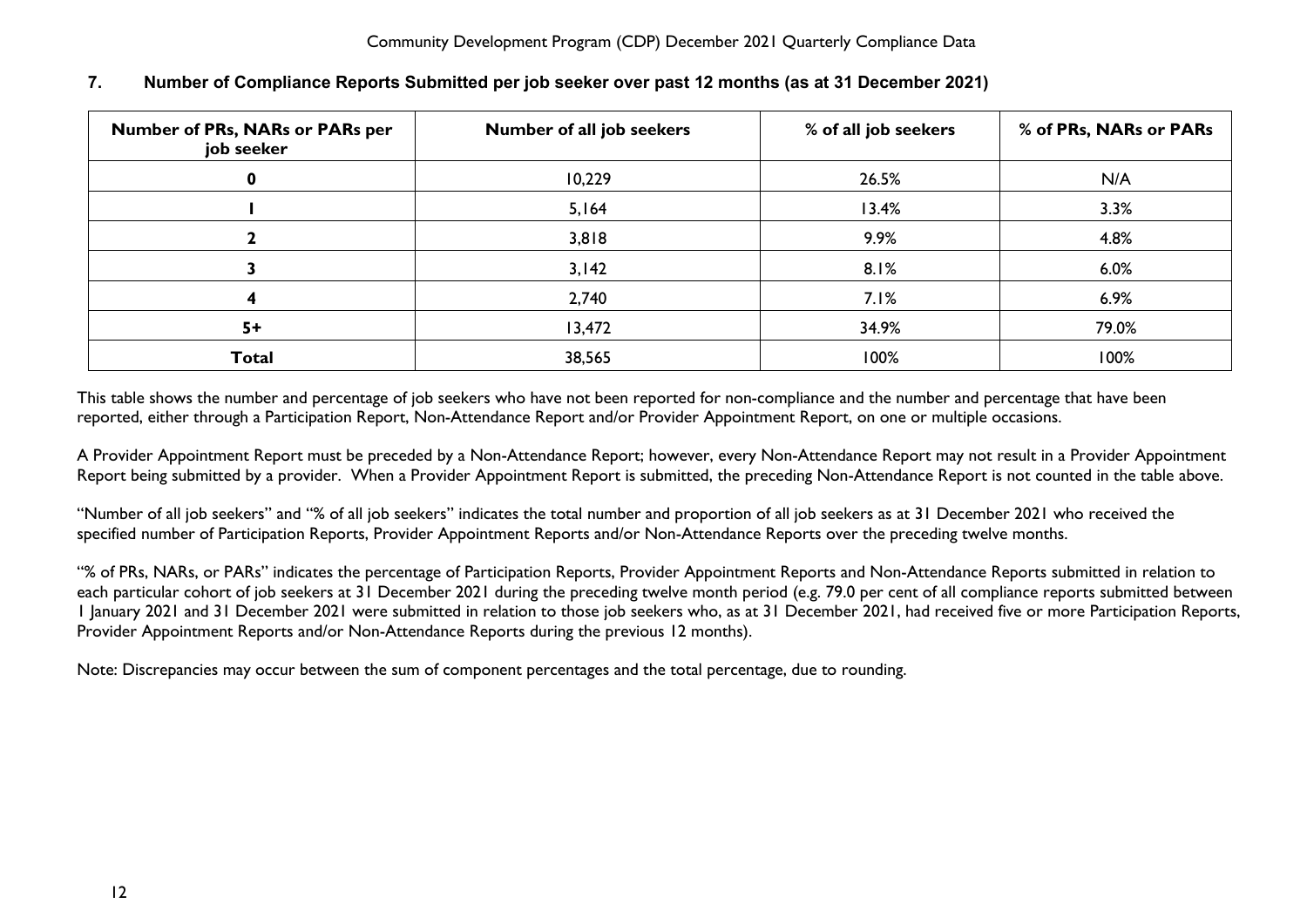### <span id="page-13-0"></span>**8. Number of Participation Failures Applied**

| <b>Number of Participation Failures</b><br><b>Cortober to 31 December 2021</b> | Number of job seekers with a Participation Failure<br>applied in past 12 months, as at 31 December 2021 | % of activity tested job seekers at 31 December<br>2021 with a Participation Failure in past 12<br>months |  |
|--------------------------------------------------------------------------------|---------------------------------------------------------------------------------------------------------|-----------------------------------------------------------------------------------------------------------|--|
| $20$                                                                           | 8,841                                                                                                   | 22.9%                                                                                                     |  |

"Number of Participation Failures" shown include applied Connection, Reconnection, No Show No Pay failures, Non-Attendance failures, and Serious Failures for persistent non-compliance or failing to accept or commence in a suitable job.

Participation Failures are applied where Services Australia has assessed a Participation Report or a Provider Appointment Report and has determined under social security law that the job seeker did not have a reasonable excuse. Services Australia then records the Participation Failure on the job seeker's record and this may or may not result in the application of a financial penalty, depending on the failure type.

Non-Attendance Reports, like Participation Reports, are a mechanism for providers to report non-compliance. However, Services Australia does not consider reasonable excuse before actioning Non-Attendance Reports and they do not result in the application of a Participation Failure or penalty (only income support payment suspension). Unemployment Non Payment Periods (UNPPs) are also excluded from the table as the majority of UNPPs are initiated by Services Australia prior to a job seeker commencing in employment services.

Figures for "Number of Participation Failures" during the quarter above may differ from the figures for "Participation Failures imposed" in Table 6a, as Table 6a does not include Serious Failures for persistent non-compliance.

"Number of job seekers with a Participation Failure applied in past 12 months" indicates the total number of job seekers as at 31 December 2021 who had at least one Participation Failure applied over the preceding twelve months.

The "% of job seekers with a Participation Failure applied in past 12 months" figure gives the "Number of job seekers with a Participation Failure applied in past 12 months" figure as a proportion of all activity tested job seekers at that point in time (i.e. 31 December 2021).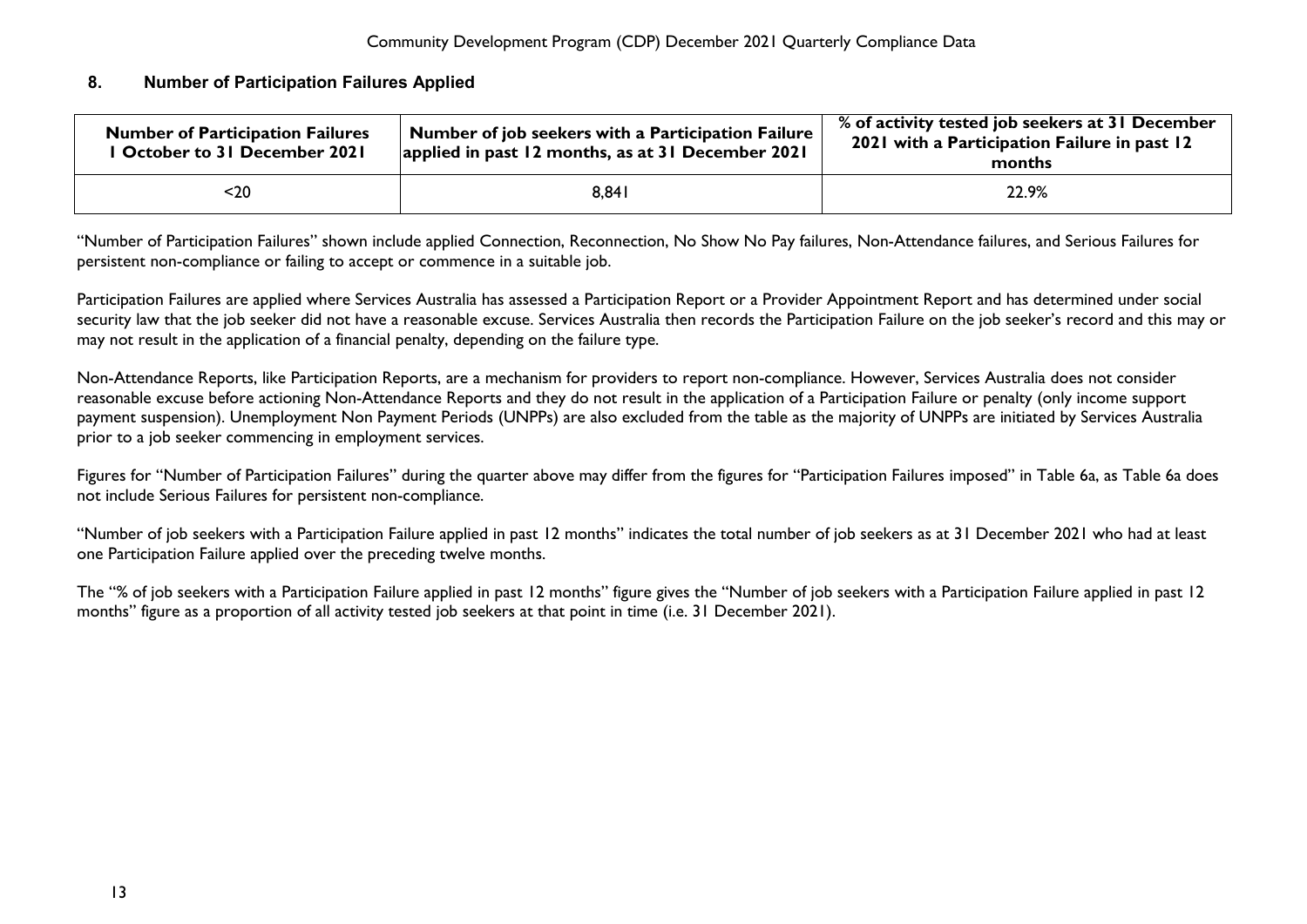### <span id="page-14-1"></span><span id="page-14-0"></span>**9. Types of Participation Failures**

### *9a***.** *Types of Participation Failures 1 October to 31 December 2021*

| Reason | Connection<br><sup>=</sup> ailures | Reconnection<br><sup>=</sup> ailures | <b>Non-Attendance Failures</b> | No Show No Pay<br><b>Failures</b> | <b>Serious Failures</b> | <b>Total Failures</b> |
|--------|------------------------------------|--------------------------------------|--------------------------------|-----------------------------------|-------------------------|-----------------------|
| Number | -20                                |                                      | 20>                            | <20                               | $20$                    | np                    |

"Total Failures" above includes applied Connection failures, Reconnection failures, Non-Attendance failures, No Show No Pay failures, and Serious Failures for refusing to accept or commence a suitable job, and for persistent non-compliance following a CCA. Unemployment Non Payment Periods (UNPPs) are excluded as the majority of UNPPs are initiated by Services Australia prior to the job seeker commencing in employment services. For further explanation of the various failure types refer to the Glossary.

### <span id="page-14-2"></span>*9b. Types of Participation Failures: Serious Failures^ 1 October to 31 December 2021*

| Total Serious<br>Failures <sup>^^</sup> |
|-----------------------------------------|
| No.                                     |
| <20                                     |

^ Services Australia undertake a CCA before determining if a job seeker has persistently failed to comply with their activity test requirements.

A number of matters, set out in the *Social Security (Administration) (Persistent Non-compliance) (Employment) Determination 2015 (No. 1),* assist decision makers in deciding whether a job seeker has been persistently non-compliant.

^^Total serious failures includes persistent non-compliance, refused suitable job and did not commence suitable job.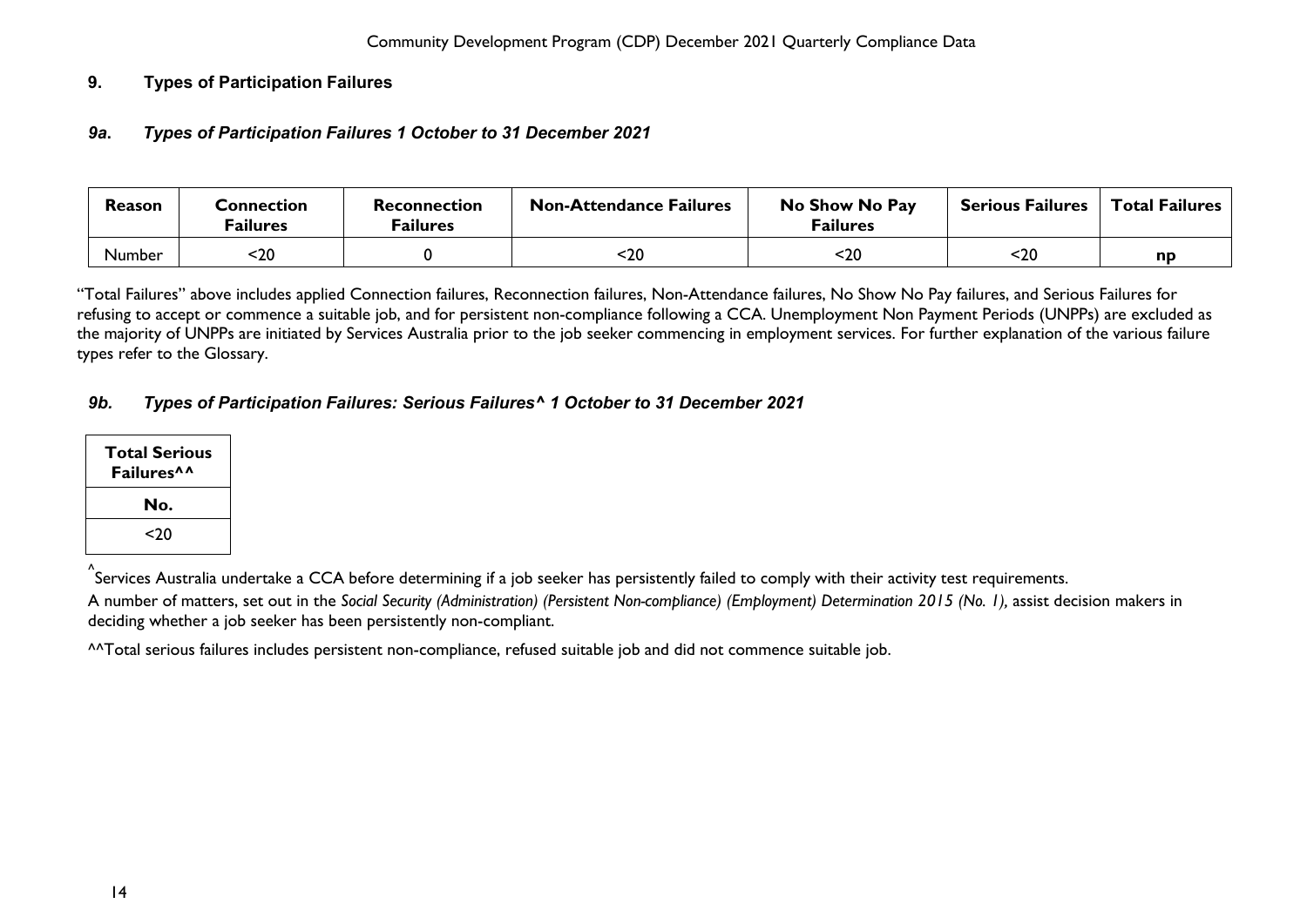### <span id="page-15-0"></span>**10. Sanctions for Serious Failures and Unemployment Non-Payment Periods 1 October to 31 December 2021**

| <b>Serious Failures</b>                                         | <b>Number</b> | <b>Percent</b> |
|-----------------------------------------------------------------|---------------|----------------|
| <b>Non-payment Period</b>                                       | 0             | 0%             |
| <b>Financial Penalty waived - Compliance</b><br><b>Activity</b> | $20$          | 100%           |
| Financial Penalty waived - Financial Hardship $\vert 0 \vert$   |               | 0%             |
| <b>Total</b>                                                    | np            | 100%           |

"Serious Failures and Unemployment Non-Payment Periods" shown are for refusing to accept or commence a suitable job, persistent non-compliance following a CCA, leaving a job voluntarily or dismissal due to misconduct.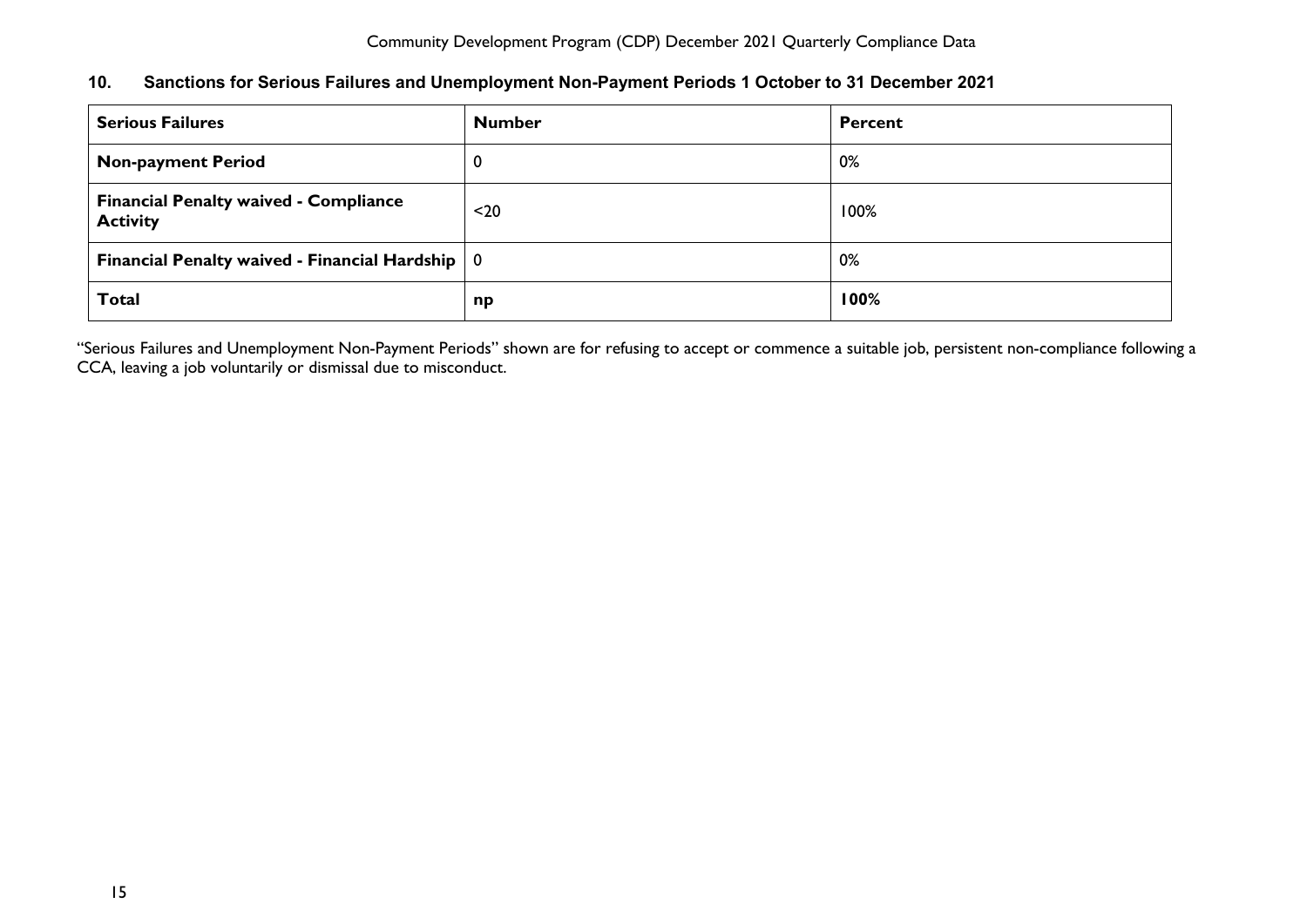## <span id="page-16-1"></span><span id="page-16-0"></span>**Part B**

### **11. Financial Penalties and Income Support Payment Suspensions by Gender**

### <span id="page-16-2"></span>*11a. Non Payment Periods (Serious and UNPPs) 1 October to 31 December 2021*

| $^\mathsf{!}$ Non Payment Periods (Serious and<br><b>UNPPs)</b> | <b>Male</b> | Male % | Female | <b>Female</b> % | Total | Total % | Financial<br>YTD | <b>Financial</b><br><b>YTD%</b> |
|-----------------------------------------------------------------|-------------|--------|--------|-----------------|-------|---------|------------------|---------------------------------|
| <b>Sub Total NPPs</b>                                           | 20          | 62.50% | <20    | 37.50%          | <20   | 100.00% | nd               | 100.00%                         |

<span id="page-16-3"></span>*11b. Short Term Financial Penalties 1 October to 31 December 2021*

| <b>Short Term Financial Penalties (Non-</b><br><sup>1</sup> Attendance, Reconnection and NSNP) | Male | Male % | Female | Female % | $\tau$ otal | Total % | <b>Financial</b> | <b>Financial</b><br>YTD% |
|------------------------------------------------------------------------------------------------|------|--------|--------|----------|-------------|---------|------------------|--------------------------|
| <b>Sub Total Short Term Financial Penalties</b>                                                | <20  | 88.89% | <20    | l I%     | $20$        | 100.00% | np               | 100.00%                  |

#### <span id="page-16-4"></span>*11c***.** *Total Financial Penalties 1 October to 31 December 2021*

| <b>Male</b> | Male % | <b>Female</b> | <b>Female %</b> | Total | Total % | <b>Financial</b><br>YTD | <b>Financial</b><br>YTD% |
|-------------|--------|---------------|-----------------|-------|---------|-------------------------|--------------------------|
| <20         | 76.47% | <20           | 23.53%          | <20   | 100.00% | np                      | 100.00%                  |

Unemployment non-payment periods are generally for eight weeks. However, a person who has received Relocation Assistance to take up a job and voluntarily leaves this job without a reasonable excuse, or is dismissed for misconduct within the first six months, may be subject to a non-payment penalty period of 12 weeks. This penalty may also be applied if the job seeker accepts the job and relocates but does not commence employment.

Appointment related failures comprise of financial penalties for non-attendance at a provider or Services Australia (including CCA) appointment. Reconnection failures for not entering into a Job Plan can be applied when a job seeker does not attend an appointment with their provider then refuses to enter into a Job Plan at their re-engagement appointment. This refusal represents the job seeker's first refusal to enter into a Job Plan.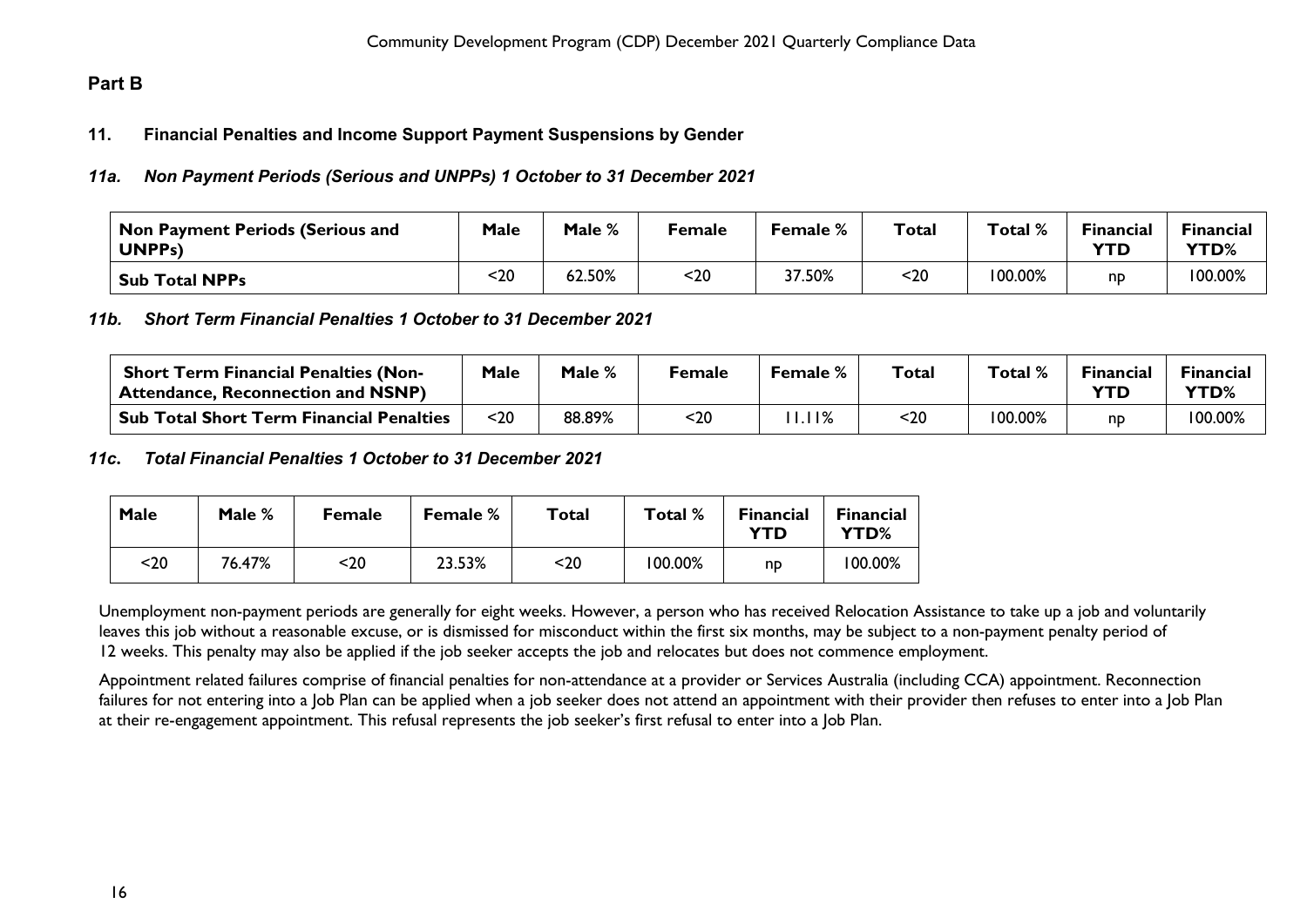### <span id="page-17-0"></span>*11d. Income Support Payment Suspensions 1 October to 31 December 2021*

| Income Support payment suspensions                                   | Male  | Male % | <b>Female</b> | Female % | Total  | Total % | <b>Financial</b><br><b>YTD</b> | <b>Financial</b><br><b>YTD%</b> |
|----------------------------------------------------------------------|-------|--------|---------------|----------|--------|---------|--------------------------------|---------------------------------|
| Income support payment suspension -<br>non-attendance at appointment | 1,660 | 57.45% | 8,637         | 42.55%   | 20,297 | 100.00% | 48,831                         | 100.00%                         |
| Income support payment suspension -<br>disengagement from activity   |       | 0.00%  | 0             | 0.00%    | 0      | 0.00%   |                                | 0.00%                           |
| <b>Total Income Support payment</b><br>suspensions                   | 1,660 | 57.45% | 8,637         | 42.55%   | 20,297 | 100.00% | 48,831                         | 100.00%                         |

Income support payment suspensions are applied when a job seeker fails to attend an appointment with their employment services provider and a Non-Attendance Report is submitted, or when a job seeker disengages from an activity and their provider indicates on a No Show No Pay Participation Report that they wish to discuss this with the job seeker (noting that a*s* part of the Government's 2021-22 Budget announcements, from 12 May 2021 attending activities is no longer compulsory for CDP job seekers, meaning that non-attendance no longer attracts a penalty).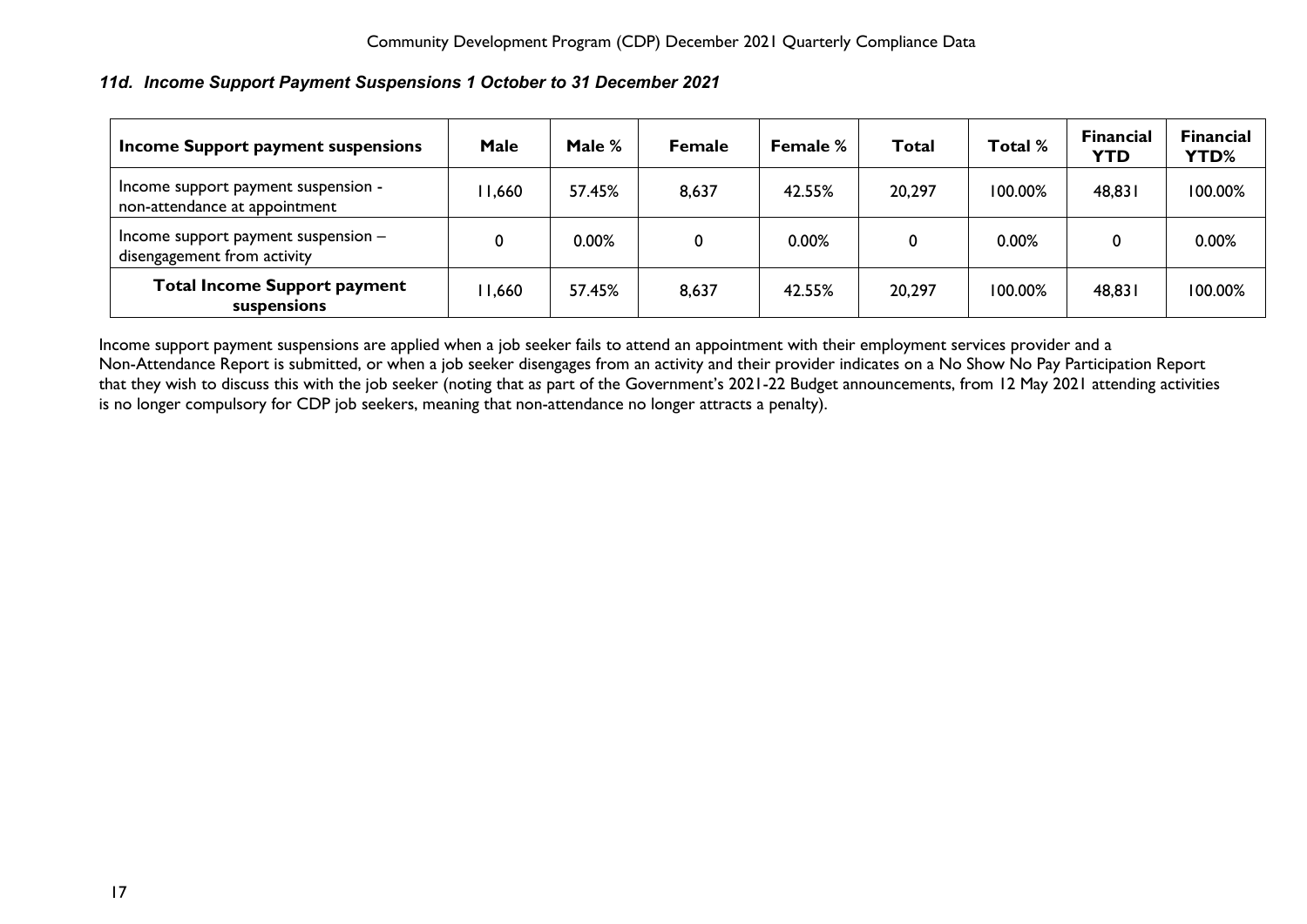### <span id="page-18-0"></span>**12. Financial Penalties and Income Support Payment Suspensions by Indigenous Status**

### <span id="page-18-1"></span>*12a. Non Payment Periods (Serious and UNPPs) 1 October to 31 December 2021*

| <b>Non Payment Periods (Serious and</b><br>UNPPs) | Indigenous | Indigenous | Non-<br>Indigenous | Non-<br>Indigenous | <b>Total</b> | Total % | <b>Financial</b><br><b>YTD</b> | Financial<br>YTD% |
|---------------------------------------------------|------------|------------|--------------------|--------------------|--------------|---------|--------------------------------|-------------------|
| <b>Sub Total NPPs</b>                             | <20        | 87.50%     | <20                | 2.50%              | $20$         | '00.00% | np                             | 100.00%           |

### <span id="page-18-2"></span>*12b. Short Term Financial Penalties 1 October to 31 December 2021*

| <b>Short Term Financial Penalties (Non-</b><br><b>Attendance, Reconnection and NSNP)</b> | Indigenous | Indigenous | Non-<br><b>Indigenous</b> | Non-<br>Indigenous | <b>Total</b> | Total %    | <b>Financial</b><br>YTD | Financial<br>YTD% |
|------------------------------------------------------------------------------------------|------------|------------|---------------------------|--------------------|--------------|------------|-------------------------|-------------------|
| <b>Sub Total Short Term Financial</b><br><b>Penalties</b>                                | <20        | 77.78%     | $20$                      | 22.22%             | $20$         | $100.00\%$ | np                      | 100.00%           |

### <span id="page-18-3"></span>*12c. Total Financial Penalties 1 October to 31 December 2021*

| Indigenous | <b>Indigenous</b><br>% | Non-<br>Indigenous | Non-<br>Indigenous | Total | Total % | <b>Financial</b><br>YTD | <b>Financial</b><br>YTD% |
|------------|------------------------|--------------------|--------------------|-------|---------|-------------------------|--------------------------|
| $20$       | 82.35%                 | <20                | 7.65%              | <20   | 100.0%  | np                      | 100.00%                  |

Unemployment non-payment periods are generally for eight weeks. However, a person who has received Relocation Assistance to take up a job and voluntarily leaves this job without a reasonable excuse, or is dismissed for misconduct within the first six months, may be subject to a non-payment penalty period of 12 weeks. This penalty may also be applied if the job seeker accepts the job and relocates but does not commence employment.

Appointment related failures comprise of financial penalties for non-attendance at a provider or Services Australia (including CCA) appointment.

Reconnection failures for not entering into a Job Plan can be applied when a job seeker does not attend an appointment with their provider then refuses to enter into a Job Plan at their re-engagement appointment. This refusal represents the job seeker's first refusal to enter into a Job Plan.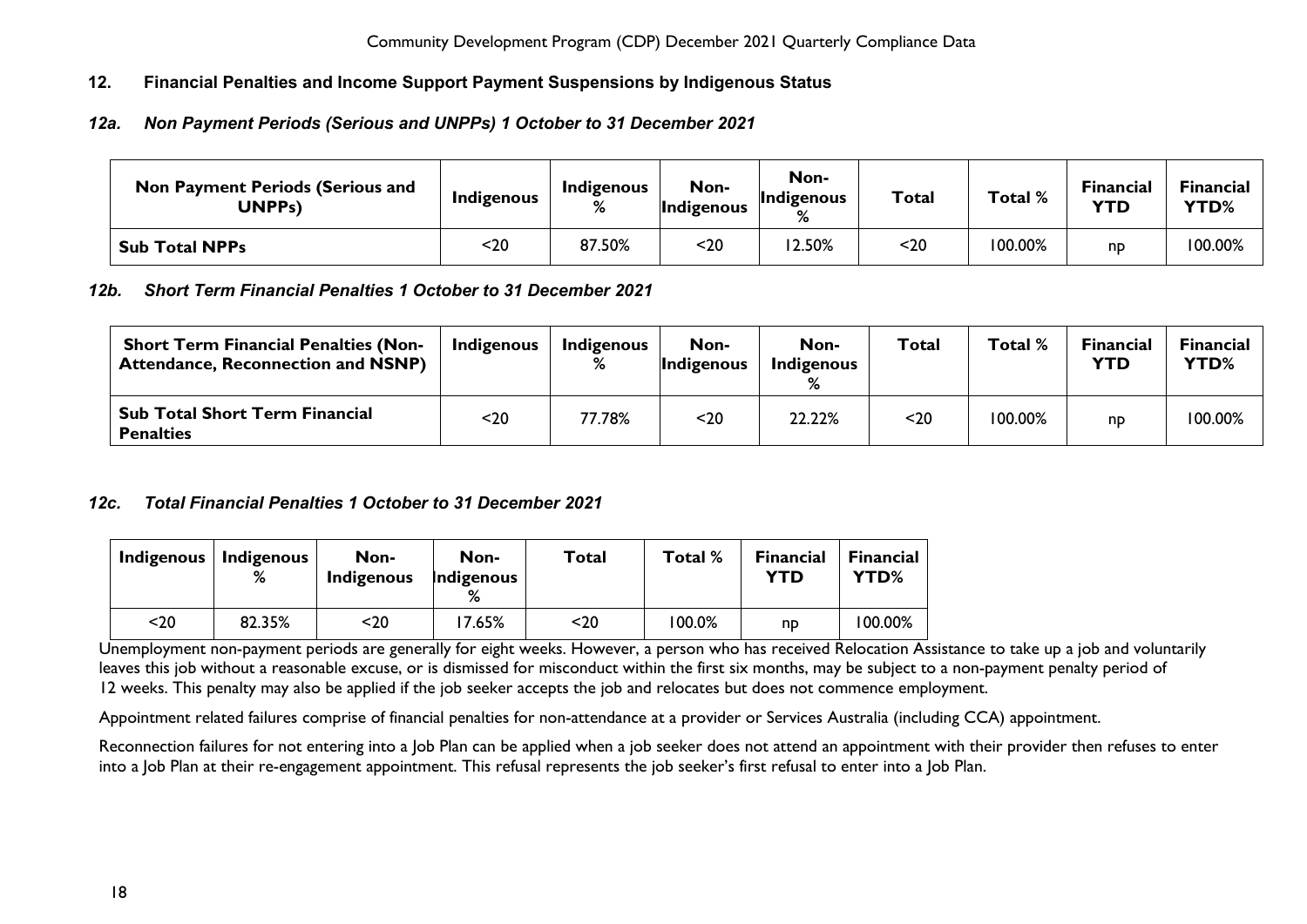| Income support payment suspensions                                   | <b>Indigenous</b> | <b>Indigenous</b><br>℅ | Non-<br>Indigenous | Non-<br>Indigenous<br>℅ | Total  | Total % | <b>Financial</b><br><b>YTD</b> | <b>Financial</b><br>YTD% |
|----------------------------------------------------------------------|-------------------|------------------------|--------------------|-------------------------|--------|---------|--------------------------------|--------------------------|
| Income support payment suspension<br>- non-attendance at appointment | 18,964            | 93.43%                 | 1,333              | 6.57%                   | 20,297 | 100.00% | 48,831                         | 100.00%                  |
| Income support payment suspension<br>- disengagement from activity   | $\mathbf 0$       | 0.00%                  | 0                  | 0.00%                   |        | 0.00%   | 0                              | 0.00%                    |
| <b>Total Income Support payment</b><br>suspensions                   | 18,964            | 93.43%                 | 1,333              | 6.57%                   | 20,297 | 100.00% | 48,831                         | 100.00%                  |

## <span id="page-19-0"></span>*12d. Income Support Payment Suspensions 1 October to 31 December 2021*

Income support payment suspensions are applied when a job seeker fails to attend an appointment with their employment services provider and a Non-Attendance Report is submitted, or when a job seeker disengages from an activity and their provider indicates on a No Show No Pay Participation Report that they wish to discuss this with the job seeker (noting that a*s* part of the Government's 2021-22 Budget announcements, from 12 May 2021 attending activities is no longer compulsory for CDP job seekers, meaning that non-attendance no longer attracts a penalty).

### <span id="page-19-1"></span>**13. Financial Penalties and Income Support Payment Suspensions by Age Group**

### <span id="page-19-2"></span>*13a. Non Payment Periods (Serious and UNPPs) 1 October to 31 December 2021*

| Non Payment Periods (Serious and<br>UNPP <sub>S</sub> ) | Under | $-30$<br>21 | $31 - 40$ | $41 - 54$ | $55 +$ | Total | <b>Financial</b><br><b>YTD</b> | <b>Financial</b><br>YTD% |
|---------------------------------------------------------|-------|-------------|-----------|-----------|--------|-------|--------------------------------|--------------------------|
| <b>Sub Total NPPs</b>                                   | $20$  | $20$        | 20        | $20$      | np     | $20$  | <b>n</b>                       | 100.00%                  |

### <span id="page-19-3"></span>*13b. Short Term Financial Penalties 1 October to 31 December 2021*

| <b>Short Term Financial Penalties (Non-</b><br><b>Attendance, Reconnection and NSNP)</b> | <b>Under</b> | $21 - 30$ | $31 - 40$ | $41 - 54$ | $55 +$ | <b>Total</b> | <b>Financial</b><br><b>YTD</b> | <b>Financial</b><br>YTD% |
|------------------------------------------------------------------------------------------|--------------|-----------|-----------|-----------|--------|--------------|--------------------------------|--------------------------|
| <b>Sub Total Short Term Financial</b><br><b>Penalties</b>                                | $20$         | <20       | $20$      | np        | np     | $20$         | np                             | 100.00%                  |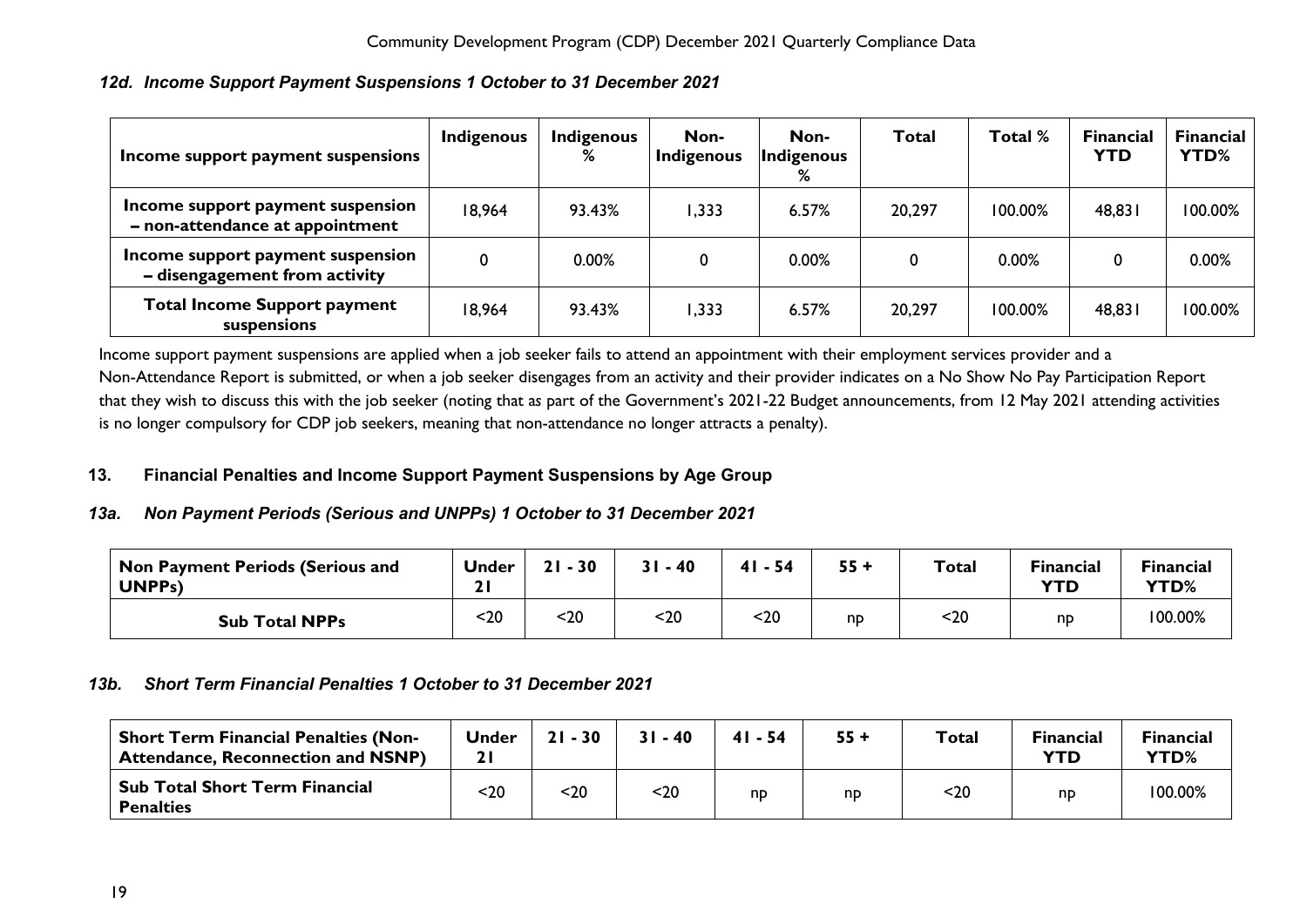#### <span id="page-20-0"></span>*13c. Total Financial Penalties 1 October to 31 December 2021*

| Under 21 | $21 - 30$ | $31 - 40$ | $41 - 54$ | $55 +$ | <b>Total</b> | <b>Financial</b><br><b>YTD</b> | <b>Financial</b><br>YTD% |
|----------|-----------|-----------|-----------|--------|--------------|--------------------------------|--------------------------|
| $20$     | $20$      | $20$      | $20$      | np     | $20$         | np                             | 100.00%                  |

Unemployment non-payment periods are generally for eight weeks. However, a person who has received Relocation Assistance to take up a job and voluntarily leaves this job without a reasonable excuse, or is dismissed for misconduct within the first six months, may be subject to a non-payment penalty period of 12 weeks. This penalty may also be applied if the job seeker accepts the job and relocates but does not commence employment.

Appointment related failures comprise of financial penalties for non-attendance at a provider or Services Australia (including CCA) appointment.

Reconnection failures for not entering into a Job Plan can be applied when a job seeker does not attend an appointment with their provider then refuses to enter into a Job Plan at their re-engagement appointment. This refusal represents the job seeker's first refusal to enter into a Job Plan.

#### <span id="page-20-1"></span>*13d. Income Support Payment Suspensions 1 October to 31 December 2021*

| <b>Income Support Payment Suspensions</b>                            | <b>Under</b><br>21 | $21 - 30$ | $31 - 40$ | $41 - 54$ | $55 +$ | <b>Total</b> | <b>Financial</b><br><b>YTD</b> | <b>Financial</b><br>YTD% |
|----------------------------------------------------------------------|--------------------|-----------|-----------|-----------|--------|--------------|--------------------------------|--------------------------|
| Income Support Payment Suspension -non-<br>attendance at appointment | 2,839              | 6,475     | 5,271     | 4,517     | .195   | 20,297       | 48,831                         | 100.00%                  |
| Income Support Payment Suspension -<br>disengagement from activity   | 0                  | $\bf{0}$  |           | 0         |        |              |                                | 0.00%                    |
| <b>Total Income Support Payment</b><br><b>Suspensions</b>            | 2,839              | 6,475     | 5,271     | 4,517     | .195   | 20,297       | 48,831                         | 100.00%                  |

Income support payment suspensions are applied when a job seeker fails to attend an appointment with their employment services provider and a Non-Attendance Report is submitted, or when a job seeker disengages from an activity and their provider indicates on a No Show No Pay Participation Report that they wish to discuss this with the job seeker (noting that a*s* part of the Government's 2021-22 Budget announcements, from 12 May 2021 attending activities is no longer compulsory for CDP job seekers, meaning that non-attendance no longer attracts a penalty).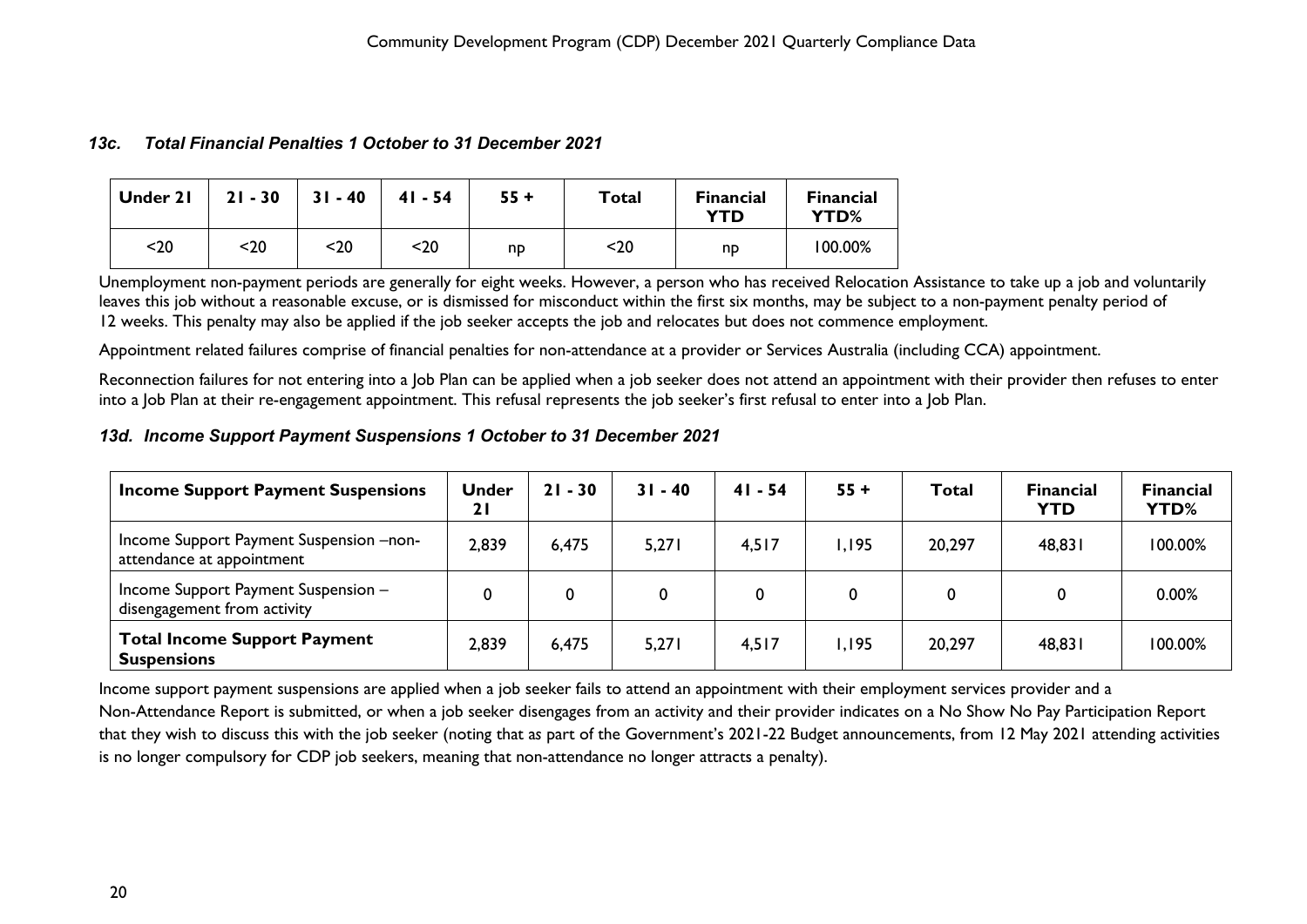### <span id="page-21-0"></span>**14. Financial Penalties and Income Support Payment Suspensions by Allowance Types**

### <span id="page-21-1"></span>*14a. Non Payment Periods (Serious and UNPPs) 1 October to 31 December 2021*

| Non Payment Periods (Serious Failure<br>and UNPP) | <b>ISP^</b> | <b>YAL</b> | <b>PPS</b> | Not on<br>allowance | Total | <b>Financial</b><br><b>YTD</b> | <b>Financial</b><br>YTD% |
|---------------------------------------------------|-------------|------------|------------|---------------------|-------|--------------------------------|--------------------------|
| <b>Sub Total NPPs</b>                             | <20         | $20$       | $20$       | <20                 | $20$  | np                             | 100.00%                  |

^ Due to the small number of Activity Tested recipients of Special Benefit (SpB), these job seekers are included under the JobSeeker Payment (JSP) column.

### <span id="page-21-2"></span>*14b. Short Term Financial Penalties 1 October to 31 December 2021*

| <b>Short Term Financial Penalties (Non-</b><br><b>Attendance, Reconnection and NSNP)</b> | <b>ISP^</b> | <b>YAL</b> | <b>PPS</b> | Not on<br><b>lallowance</b> | Total | <b>Financial</b><br><b>YTD</b> | <b>Financial</b><br>YTD% |
|------------------------------------------------------------------------------------------|-------------|------------|------------|-----------------------------|-------|--------------------------------|--------------------------|
| <b>Sub Total Short Term Financial</b><br><b>Penalties</b>                                | <20         | <20        | np         | np                          | $20$  | nd                             | 100.00%                  |

^ Due to the small number of Activity Tested recipients of Special Benefit (SpB), these job seekers are included under the JobSeeker Payment (JSP) column.

### <span id="page-21-3"></span>*14c. Total Financial Penalties 1 October to 31 December 2021*

| <b>ISP^</b> | <b>YAL</b> | <b>PPS</b> | Not on<br>allowance | Total | <b>Financial</b><br>YTD | <b>Financial</b><br>YTD% |
|-------------|------------|------------|---------------------|-------|-------------------------|--------------------------|
| <20         | <20        | <20        | <20                 | <20   | np                      | 100.00%                  |

^ Due to the small number of Activity Tested recipients of Special Benefit (SpB), these job seekers are included under the JobSeeker Payment (JSP) column.

Unemployment non-payment periods are generally for eight weeks. However, a person who has received Relocation Assistance to take up a job and voluntarily leaves this iob without a reasonable excuse, or is dismissed for misconduct within the first six months, may be subject to a non-payment penalty period of 12 weeks. This penalty may also be applied if the job seeker accepts the job and relocates but does not commence employment.

Appointment related failures comprise of financial penalties for non-attendance at a provider or Services Australia (including CCA) appointment.

Reconnection failures for not entering into a Job Plan can be applied when a job seeker does not attend an appointment with their provider then refuses to enter into a Job Plan at their re-engagement appointment. This refusal represents the job seeker's first refusal to enter into a Job Plan.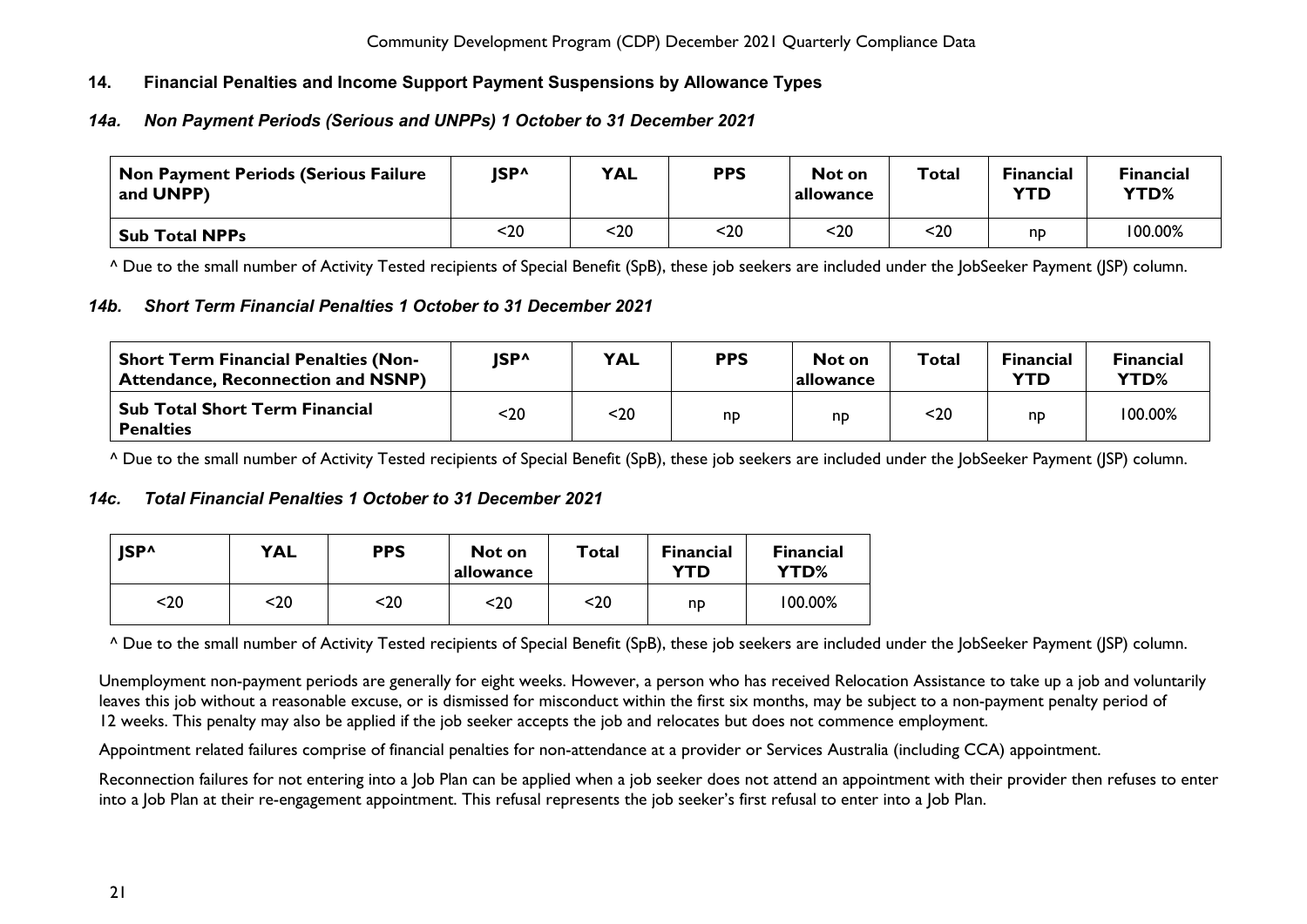### <span id="page-22-0"></span>*14d. Income Support Payment Suspensions 1 October to 31 December 2021*

| Income Support payment suspensions                                    | <b>ISP^</b> | <b>YAL</b> | <b>PPS</b> | Total  | <b>Financial YTD</b> | <b>Financial</b><br>YTD% |
|-----------------------------------------------------------------------|-------------|------------|------------|--------|----------------------|--------------------------|
| Income support payment suspension - non-<br>attendance at appointment | 16,618      | 3,521      | 158        | 20,297 | 48,831               | 100.00%                  |
| Income support payment suspension $-$<br>disengagement from activity  |             |            | 0          |        |                      | 0.00%                    |
| <b>Total Income Support payment</b><br>suspensions                    | 16,618      | 3,521      | 158        | 20,297 | 48,831               | 100.00%                  |

^ Due to the small number of Activity Tested recipients of Special Benefit (SpB), these job seekers are included under the JobSeeker Payment (JSP) column.

Income support payment suspensions are applied when a job seeker fails to attend an appointment with their employment services provider and a Non-Attendance Report is submitted, or when a job seeker disengages from an activity and their provider indicates on a No Show No Pay Participation Report that they wish to discuss this with the job seeker (noting that a*s* part of the Government's 2021-22 Budget announcements, from 12 May 2021 attending activities is no longer compulsory for CDP job seekers, meaning that non-attendance no longer attracts a penalty).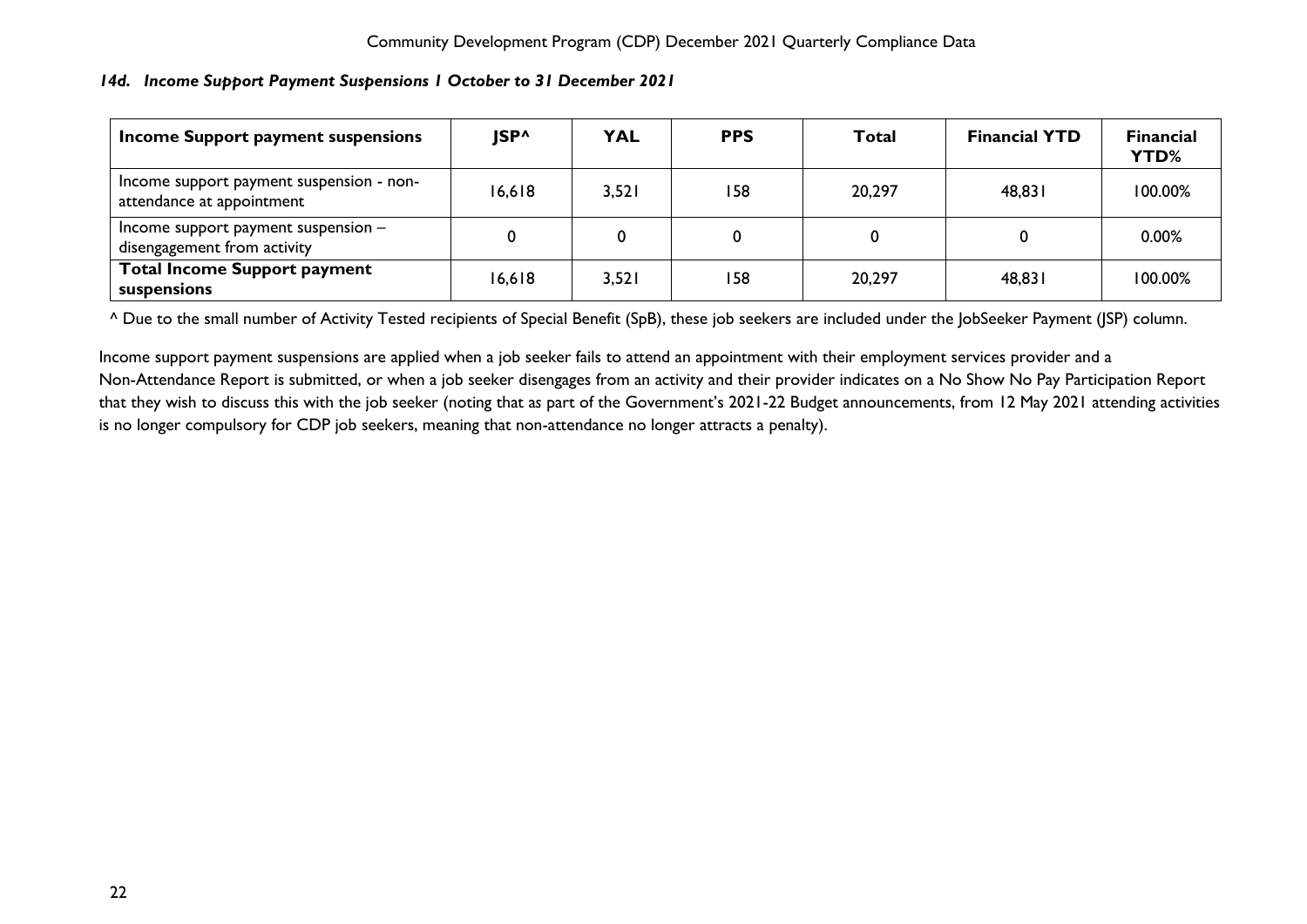- <span id="page-23-0"></span>**15. Financial Penalties and Income Support Payment Suspensions by Employment Services**
- <span id="page-23-1"></span>*15a. Non Payment Periods (Serious and UNPPs) 1 October to 31 December 2021*

| <b>Non Payment Periods (Serious and</b> | <b>CDP</b> | <b>Financial</b> | <b>Financial</b> |
|-----------------------------------------|------------|------------------|------------------|
| <b>UNPPs)</b>                           | Total      | <b>YTD</b>       | YTD%             |
| <b>Sub Total NPPs</b>                   | $20$       | np               | 100.00%          |

### <span id="page-23-2"></span>*15b. Short Term Financial Penalties 1 October to 31 December 2021*

| <b>Short Term Financial Penalties (Non-</b>               | <b>CDP</b> | <b>Financial</b> | <b>Financial</b> |
|-----------------------------------------------------------|------------|------------------|------------------|
| <b>Attendance, Reconnection and NSNP)</b>                 | Total      | YTD              | YTD%             |
| <b>Sub Total Short Term Financial</b><br><b>Penalties</b> | $20$       | nd               | 100.00%          |

### <span id="page-23-3"></span>*15c. Total Financial Penalties 1 October to 31 December 2021*

| <b>CDP</b> | <b>Financial</b> | <b>Financial</b> |  |  |
|------------|------------------|------------------|--|--|
| Total      | YTD              | YTD%             |  |  |
| <20        | np               | $100.00\%$       |  |  |

Unemployment non-payment periods are generally for eight weeks. However, a person who has received Relocation Assistance to take up a job and voluntarily leaves this job without a reasonable excuse, or is dismissed for misconduct within the first six months, may be subject to a non-payment penalty period of 12 weeks. This penalty may also be applied if the job seeker accepts the job and relocates but does not commence employment.

Appointment related failures comprise of financial penalties for non-attendance at a provider or Services Australia (including CCA) appointment.

Reconnection failures for not entering into a Job Plan can be applied when a job seeker does not attend an appointment with their provider then refuses to enter into a Job Plan at their re-engagement appointment. This refusal represents the job seeker's first refusal to enter into a Job Plan.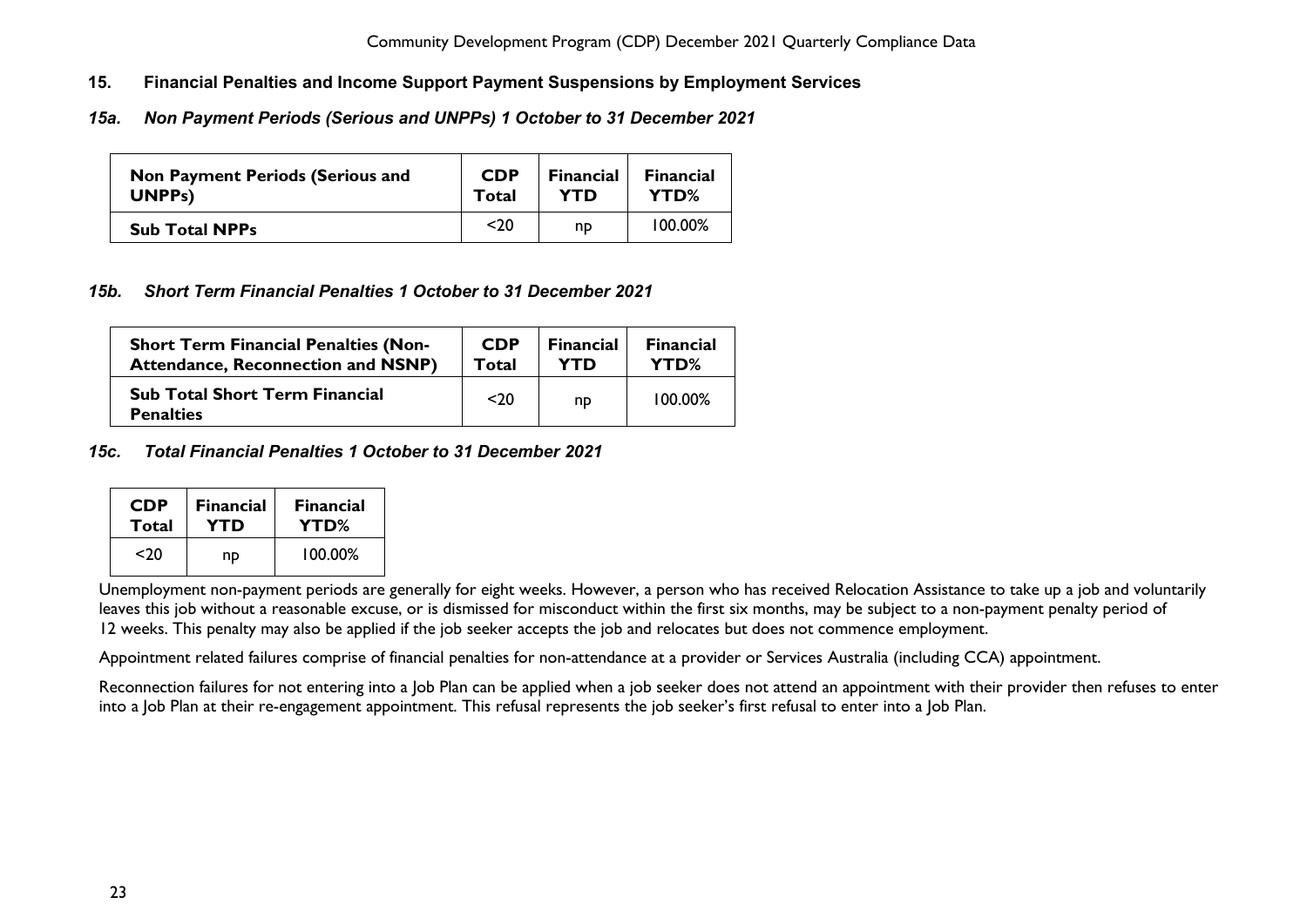### <span id="page-24-0"></span>*15d. Income Support Payment Suspensions 1 October to 31 December 2021*

| <b>Income Support payment suspensions</b>                             | <b>CDP</b><br>Total | <b>Financial</b><br>YTD | <b>Financial</b><br>YTD% |
|-----------------------------------------------------------------------|---------------------|-------------------------|--------------------------|
| Income support payment suspension - non-<br>attendance at appointment | 20,297              | 48,831                  | 100.00%                  |
| Income support payment suspension -<br>disengagement from activity    | 0                   | 0                       | 0.00%                    |
| <b>Total Income Support payment</b><br>suspensions                    | 20,297              | 48,831                  | 100.00%                  |

Income support payment suspensions are applied when a job seeker fails to attend an appointment with their employment services provider and a Non-Attendance Report is submitted, or when a job seeker disengages from an activity and their provider indicates on a No Show No Pay Participation Report that they wish to discuss this with the job seeker (noting that a*s* part of the Government's 2021-22 Budget announcements, from 12 May 2021 attending activities is no longer compulsory for CDP job seekers, meaning that non-attendance no longer attracts a penalty).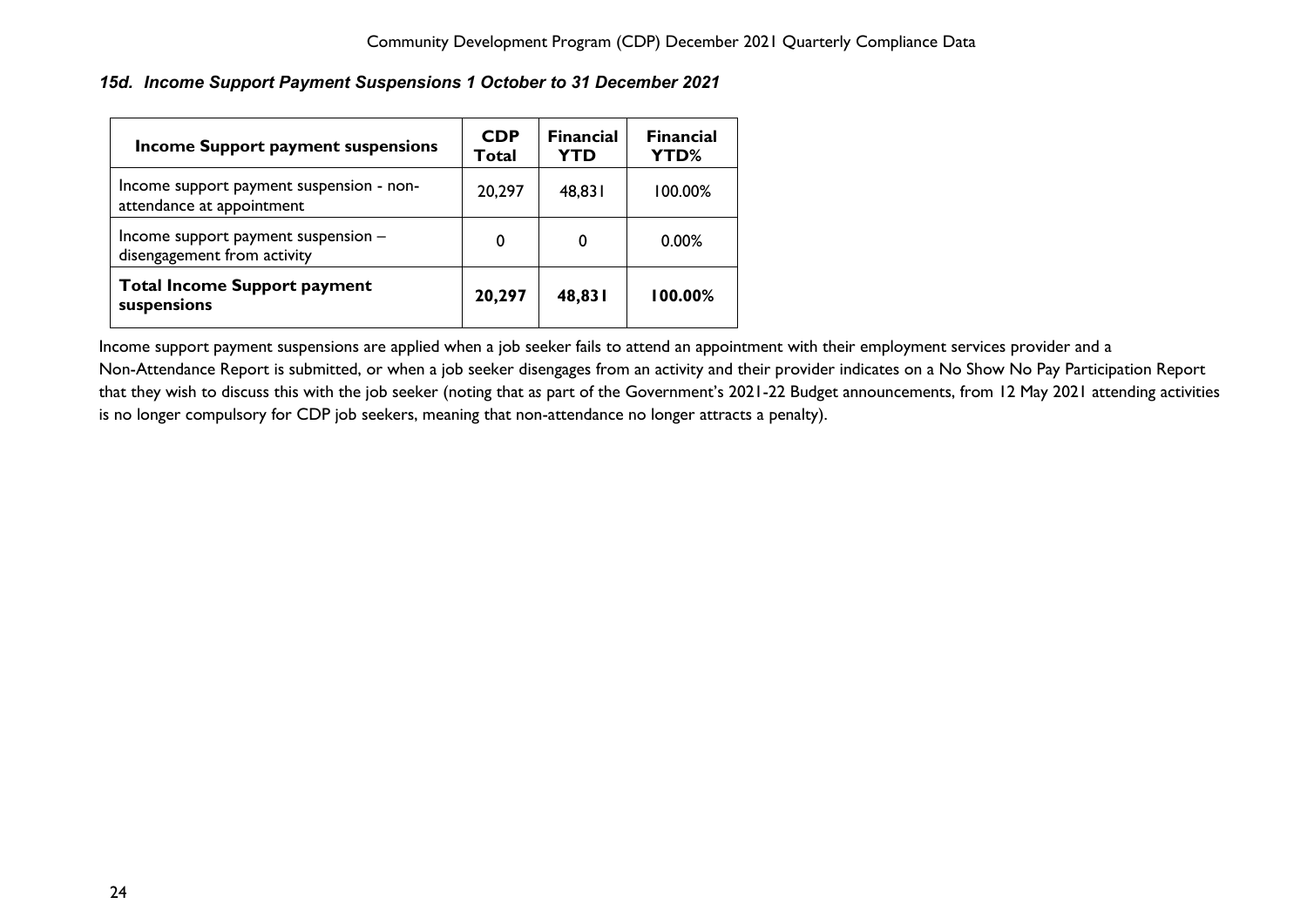# <span id="page-25-0"></span>**Glossary**

**Active job seekers** – job seekers on activity-tested income support payments that are currently active in employment services. These job seekers meet their mutual obligation requirements for income support through activities such as: attending provider appointments and looking for work. Note that as part of the Government's 2021-22 Budget announcements, from 12 May 2021, attending activities as part of a job plan is no longer part of a job seeker's mutual obligation requirements and is undertaken on a voluntary basis.

Approved activity – is an activity undertaken by a CDP job seeker through which they meet their activity test requirements through doing a sufficient amount of approved activities, such as part-time work or education, for a specified period (e.g. Principal Carer Parents undertaking 30 hours a fortnight of paid work and/or study) – noting that as part of the Government's 2021-22 Budget announcements, from 12 May 2021, attending such activities is no longer part of a CDP job seeker's mutual obligation requirements and is undertaken on a voluntary basis. These job seekers do not have to use employment services for the period they are doing a sufficient amount of approved activity or activities.

**Caring responsibilities** – means that Services Australia determined the job seeker had caring responsibilities preventing them from complying with the requirement (for example, caring for a sick dependant or relative).

**Comprehensive Compliance Assessment (CCA)** – must be conducted before a job seeker can have a penalty applied for persistent non-compliance. A CCA is conducted where a job seeker has:

- three (3) applied failures as a result of failing to attend an appointment, enter into a Job Plan or satisfactorily meet their Job Search Requirement within a six month period; or
- three (3) days of applied No Show No Pay penalties, within a six month period.

A CCA can also be requested at any time by either an employment services provider or Services Australia if a job seeker is failing to meet their activity test requirements to determine why the job seeker is failing to meet their requirements.

**Compliance Activity** – the non-payment period was waived due to the job seeker agreeing to undertake a Compliance Activity involving weekly participation.

**Connection Failures** occur when a job seeker, without reasonable excuse:

- does not attend an initial appointment with a third party provider (e.g. a Work for the Dole host organisation or training provider not an employment services provider);
- refuses to enter into a Job Plan;
- fails to meet a job search requirement in their Job Plan.

Job seekers do not incur financial penalties if they have a Connection Failure applied.

**Cultural / language issues** – means that Services Australia has determined cultural diversity, language, literacy or numeracy issues prevented the job seeker from being able to understand or comply with the requirement. The impact of these factors must be considered by decision-makers in setting requirements and determining failures.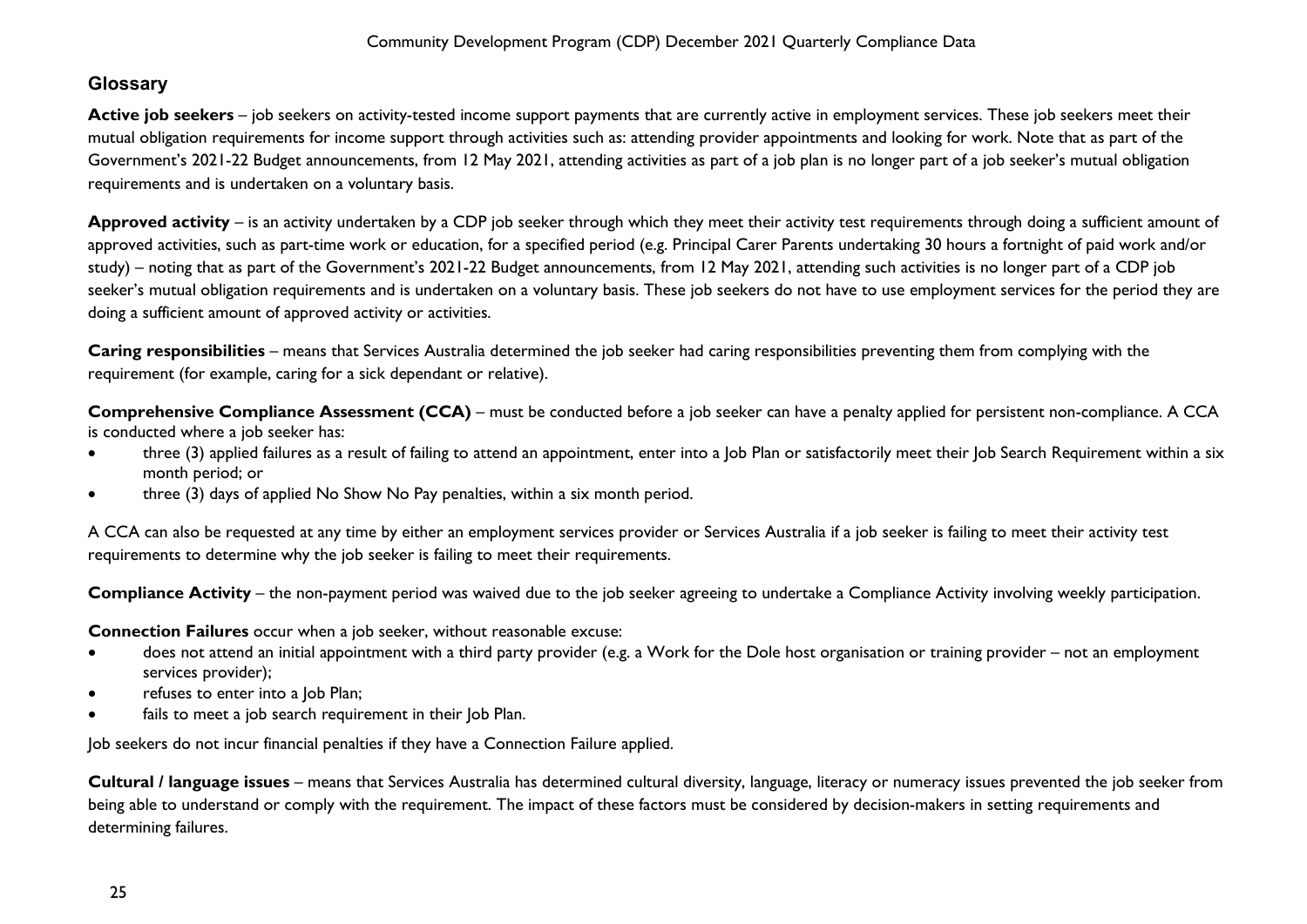**Discretion** – means that the provider considers the job seeker did not have a reasonable excuse for not attending the appointment but they have nonetheless decided not to submit a Non-Attendance Report to Services Australia and are instead using another method to re-engage the job seeker (e.g. booking a new appointment for the job seeker).

**Explanatory Notes –** this document can be found on the Department of Education, Skills and Employment website and provides further information on job seeker compliance penalties.

**Failure to attend activity** – means failure to attend an activity specified as a compulsory term in a Job Plan.

**Financial Hardship** – means that the non-payment period was waived due to the job seeker being unable to undertake a Compliance Activity and having liquid assets below a specified amount.

**Financial Penalties** – a job seeker can incur a non-payment period for persistent and wilful non-compliance or for refusing an offer of suitable work, for voluntarily leaving work or being dismissed for misconduct. A No Show No Pay penalty can be applied for failing to attend activities within the Job Plan, or for failing to attend a job interview. A reconnection penalty can be applied for failing to attend a reconnection appointment, or for failing to return a satisfactory Job Seeker Diary.

**Foreseeable or unacceptable activity prevented compliance** – the job seeker claimed to have been undertaking other acceptable activities at the time of the requirement, such as a legal commitment (e.g. attending court), attending a job interview or working. If a failure is applied in these circumstances it means the decision-maker was not satisfied that the timing of the other activity would have prevented attendance at the appointment or activity or the decision maker did not believe the other activity occurred. In the case of a job seeker claiming to have been working, it may mean that the job seeker did not provide evidence to verify this or declare any earnings.

**Homelessness** – means that Services Australia determined a job seeker's homelessness prevented the job seeker from being able to comply with the requirement.

**Income Support Payment suspensions** – are applied when a job seeker fails to attend an appointment with their employment provider or when a provider advises Services Australia that a job seeker has disengaged from an activity. As payment is restored once the job seeker attends a re-engagement appointment, payment suspension is not a failure or financial penalty under the compliance framework. A failure and/or penalty may be separately applied where Services Australia determines that the job seeker had no reasonable excuse for their non-attendance or failed to give prior notice of a reasonable excuse when it was reasonable to expect them to do so.

**Invalid reason** – means that the provider considers the job seeker did not have a reasonable excuse for not attending the appointment, or they have been unable to make contact with the job seeker. If a provider records a result of 'invalid reason', they will submit a Non-Attendance Report to Services Australia. Where the Non-Attendance Report is not successfully submitted to Services Australia, the 'invalid' reason result will be automatically updated to a 'discretion' result.

**Job seeker chose not to participate** – the job seeker did not want to attend an appointment or activity because the time was not convenient for the job seeker, because the job seeker did not see value in attending or because they indicated that they did not care whether they attended or not.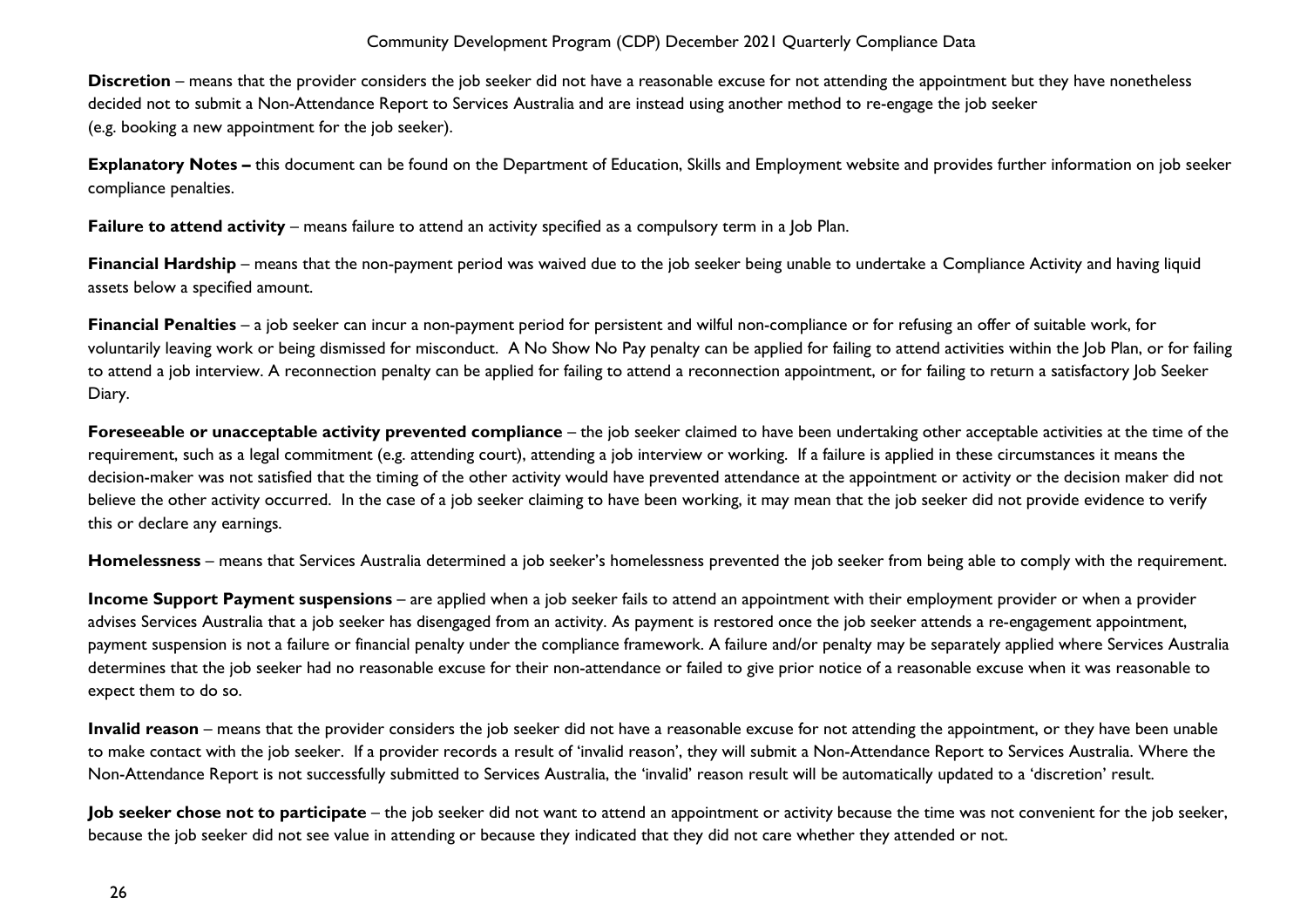**Job seeker considered work offered was unsuitable** – the job seeker failed to attend a job interview because, for example, they did not like the prospective job, did not think they would have the necessary skills or did not think it would pay enough. Before applying a failure in these circumstances, Services Australia decision-makers are required under social security law to ensure, among other things, that the prospective job met the applicable statutory conditions relating to wages and conditions and that the job seeker had the skills to do the work or would have been given appropriate training by the employer to enable them to do the work.

**Job seeker denied being notified** – the job seeker believed they were not notified of the requirement. Services Australia must be satisfied that the job seeker was properly notified of their requirement before a failure can be applied. In these cases, Services Australia was satisfied that this had occurred and found no reason to accept the job seeker's explanation.

**Job seeker error** – the job seeker got the time or date of a requirement wrong, they slept in or forgot to attend.

**Job seeker had reasonable excuse** – means that Services Australia determined the job seeker had a reasonable excuse for failing to comply with the requirement and therefore a Participation Failure should not be applied.

**JSCI – Eligible for higher stream** – means a job seeker had their JSCI updated and the outcome of the JSCI was for the job seeker to be referred to a higher stream of service in the jobactive system. As the CDP does not stream job seekers, this does not apply to CDP job seekers.

**JSCI - Referral for ESAt** – means a job seeker had their JSCI updated and the outcome of the JSCI was for the job seeker to be referred to an Employment Services Assessment. Employment Services Assessments superseded Job Capacity Assessments from 1 January 2011.

**Manageable or unproven medical issue** – the job seeker indicated a medical condition prevented their attendance, but their explanation was not accepted as reasonable. This will generally be because the job seeker did not appear ill or provide evidence of their illness, or where evidence was provided but the condition was manageable and should not have prevented attendance at the time of the appointment or activity. This category also covers situations where the excuse relates to substance or alcohol use or mental health issues but where the decision-maker has determined that in this instance the person's condition would not have prevented compliance.

Medical reason A – means that Services Australia determined a medical reason prevented the job seeker from complying with the requirement but the job seeker did not provide specific evidence relating to this particular incident. Included in this category are instances where the job seeker had previously provided evidence of the medical condition or it was not considered reasonable or necessary for the job seeker to attend a doctor.

**Medical reason B** – means that Services Australia determined a medical reason prevented the job seeker from complying with the requirement and the job seeker provided specific evidence relating to the particular incident.

**Nature of requirements** – means that Services Australia determined the requirement with which the job seeker did not comply was not reasonable or appropriate to the circumstances of the job seeker. This includes, for example, where a job seeker was referred to an unsuitable activity, where attendance required an unreasonable travel distance or where a job did not meet minimum work conditions or enable a job seeker to arrange or access childcare.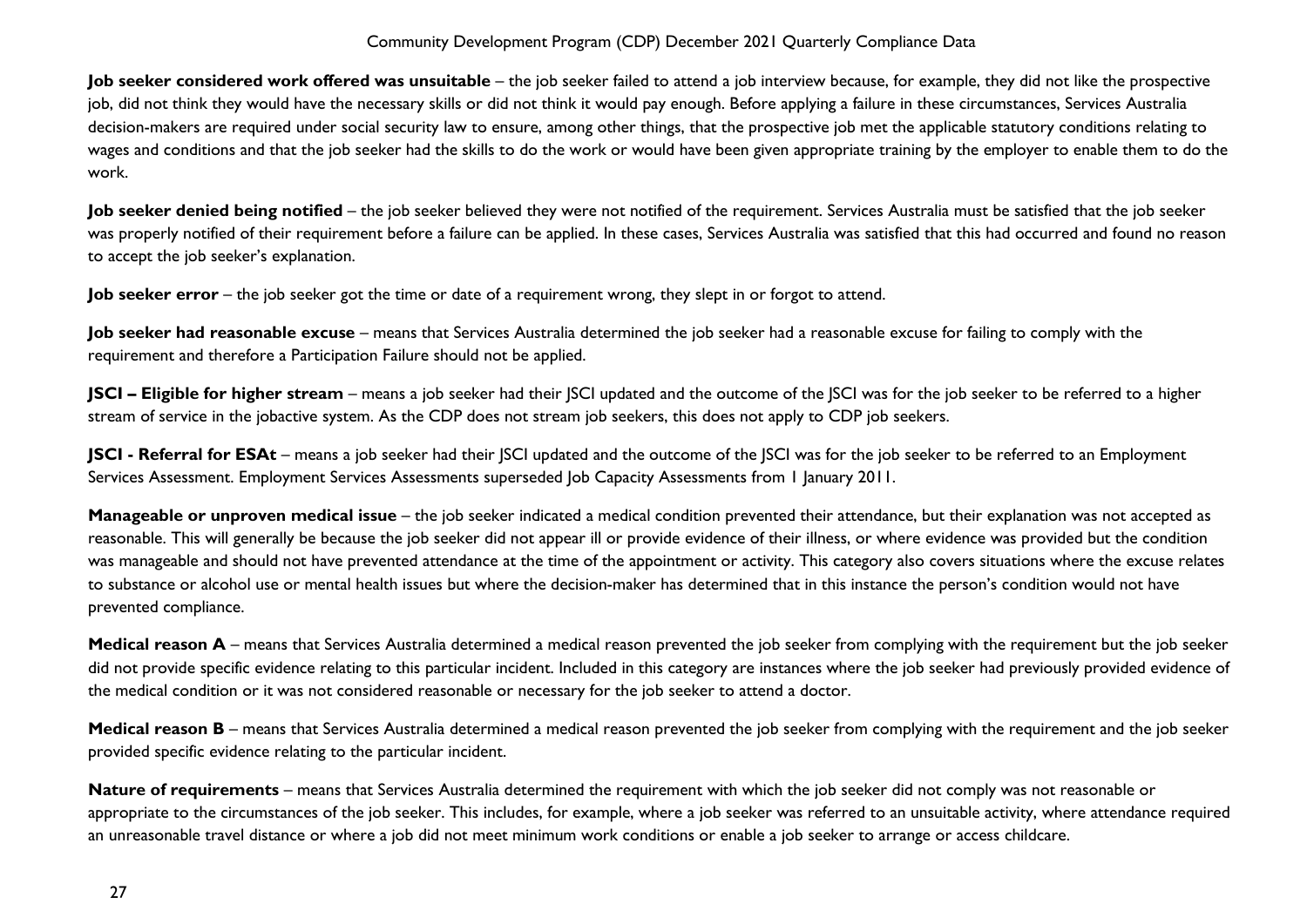**Non-Attendance Failure** – is applied when a job seeker has no reasonable excuse for not attending their initial appointment or fails to give prior notice of a reasonable excuse if it was reasonable to expect them to do so. A Non-Attendance Failure results in a loss of one-tenth of the job seeker's fortnightly income support payment for each business day for the day the job seeker was notified until the day the job seeker attends.

**Non-Attendance Report** – is submitted by an employment services provider when a job seeker fails to attend a regular provider appointment. The Non-Attendance Report replaced the Connection Failure Participation Report which was used to report this type of non-attendance from 1 January 2014.

**No change in Employment Services Program or Stream** – means there has been no recommendation to change the job seeker's Employment Services Program or Stream. CCAs in this category can recommend one or more outcomes that can be undertaken or arranged by the job seeker's current provider or they may not recommend any particular action.

**No Outcomes** – there were no outcomes or other action recommended by Services Australia as part of the CCA. This means that Services Australia specialist officer who conducted the CCA found that the job seeker had no barriers to participation that warranted a specific sort of intervention but that there were insufficient grounds to determine that the job seeker had been persistently and deliberately non-compliant.

**No reason offered** – the job seeker did not offer a reason for their non-attendance.

No Show No Pay Failure – may be applied if the job seeker has failed to either attend or behave appropriately at an activity in the Job Plan, or attend or behave appropriately at a job interview with a prospective employer. Following an investigation by Services Australia into the non-compliance, the job seeker may lose onetenth of their fortnightly income support payment for every day they do not participate and did not have a reasonable excuse. Note that this requirement changed as a result of Government's 2021-22 Budget announcements, whereby from 12 May 2021 CDP job seekers' attendance at activities became voluntary.

**Notifying requirements** – means that Services Australia determined the job seeker did not receive notification, was not notified correctly or was not given enough time to meet their requirement. This includes, for example, instances where mail may have gone astray or the job seeker had no permanent residence for mail to be sent to.

**Number of job seekers with a Vulnerability Indicator** – means job seekers who, at the end of the quarter, had one or more Vulnerability Indicators on their record.

**Other** – includes all other Participation Reports or Provider Appointment Reports rejected on the grounds that the job seeker had a reasonable excuse for not complying (for example, a police restriction, community service order or legal appointment).

**Other acceptable activity** – means that Services Australia determined the job seeker was participating in an activity that made it acceptable not to meet the requirement (for example, undertaking paid work, attending an interview, etc.).

**Other job seekers** – job seekers that do not currently have to use employment services because they have a 'Temporary exemption', 'Reduced work capacity' or are undertaking an 'Approved activity'. These job seekers can use employment services voluntarily, but are not required to do so.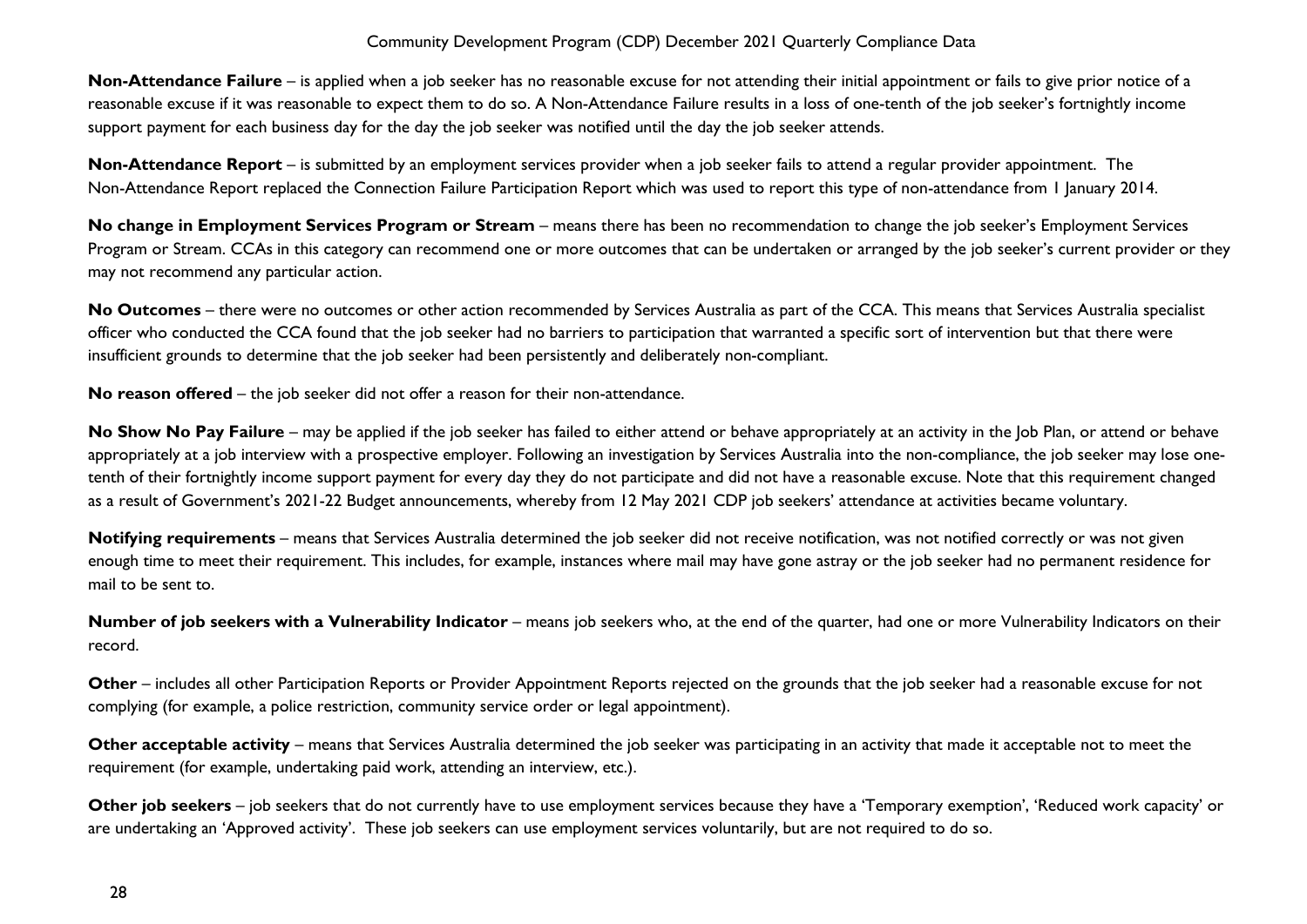**Other Outcomes** – includes any sort of recommended outcome that does not involve a change of Employment Services Program or Stream and can therefore be undertaken or arranged by the job seeker's current provider. These include suggested changes to the job seeker's Job Plan to include any vocational or nonvocational activities designed to help the job seeker to become more job-ready (e.g. a referral for housing assistance or literacy and numeracy training).

**Personal crisis** – means that Services Australia determined a personal crisis prevented the job seeker from complying with the requirement (for example, a bereavement of a family member).

Personal matter – the job seeker indicated that they had personal relationship issues, caring responsibilities, difficulties with accommodation or bereavement following the death of a friend, relative or pet. While such circumstances can impact on a job seeker's capacity to comply, Services Australia decision-maker found that they did not do so in these instances.

**Provider Appointment Report** – is submitted by providers when they want a job seeker's income support payment suspension to remain and to recommend to Services Australia that a financial penalty be applied.

Reason not recorded -- are failures that are not attendance-related. While the job seeker's reason for non-compliance must be considered before the failure can be applied, it is not recorded in a way which can be easily extracted for the purposes of this data.

Reasonable excuse but no prior notice - the job seeker had a reasonable excuse for not attending their appointment but failed to give prior notice of their inability to attend an appointment when it would have been reasonable to expect them to do so.

**Reconnection Failure** - may be applied as a result of a provider submitting a Provider Appointment Report (PAR) for non-attendance at a re-engagement appointment or if the provider reports to Services Australia that a job seeker fails to meet another reconnection requirement without a reasonable excuse. A Reconnection Failure results in loss of payment from the date of the failure until the day the job seeker meets a further reconnection requirement.

**Reduced work capacity** - job seekers with an assessed temporary or partial reduced work capacity of 0-14 hours a week do not have to be in employment services, and are able to fully satisfy their activity test requirements through a quarterly interview with Services Australia.

**Serious Failure** - may be applied for either refusing a suitable job offer, failing to commence in a suitable job (after having accepted it); or persistent and wilful noncompliance (can only be applied following a Comprehensive Compliance Assessment to ensure that the job seeker's behaviour is not the result of unidentified barriers to participation beyond their control).

**Submitting PRs/PARs** - means that Services Australia rejected the Participation Report or Provider Appointment Report on the grounds that it was not valid. This includes, for example, where the report was submitted for a period during which the job seeker had an exemption or was not receiving any payments; it was submitted for a requirement not contained in the Job Plan; or the report was filled out incorrectly containing the wrong code or date of incident.

**Temporary exemption** - job seekers can be granted an exemption by Services Australia, for a specified period of time, from complying with their requirements. Exemptions are granted if the job seeker does not have the capacity to undertake mutual obligation requirements due to the impact of personal or other circumstances beyond their control (e.g. temporary medical incapacity). Job seekers do not have to use employment services for the duration of their exemption.